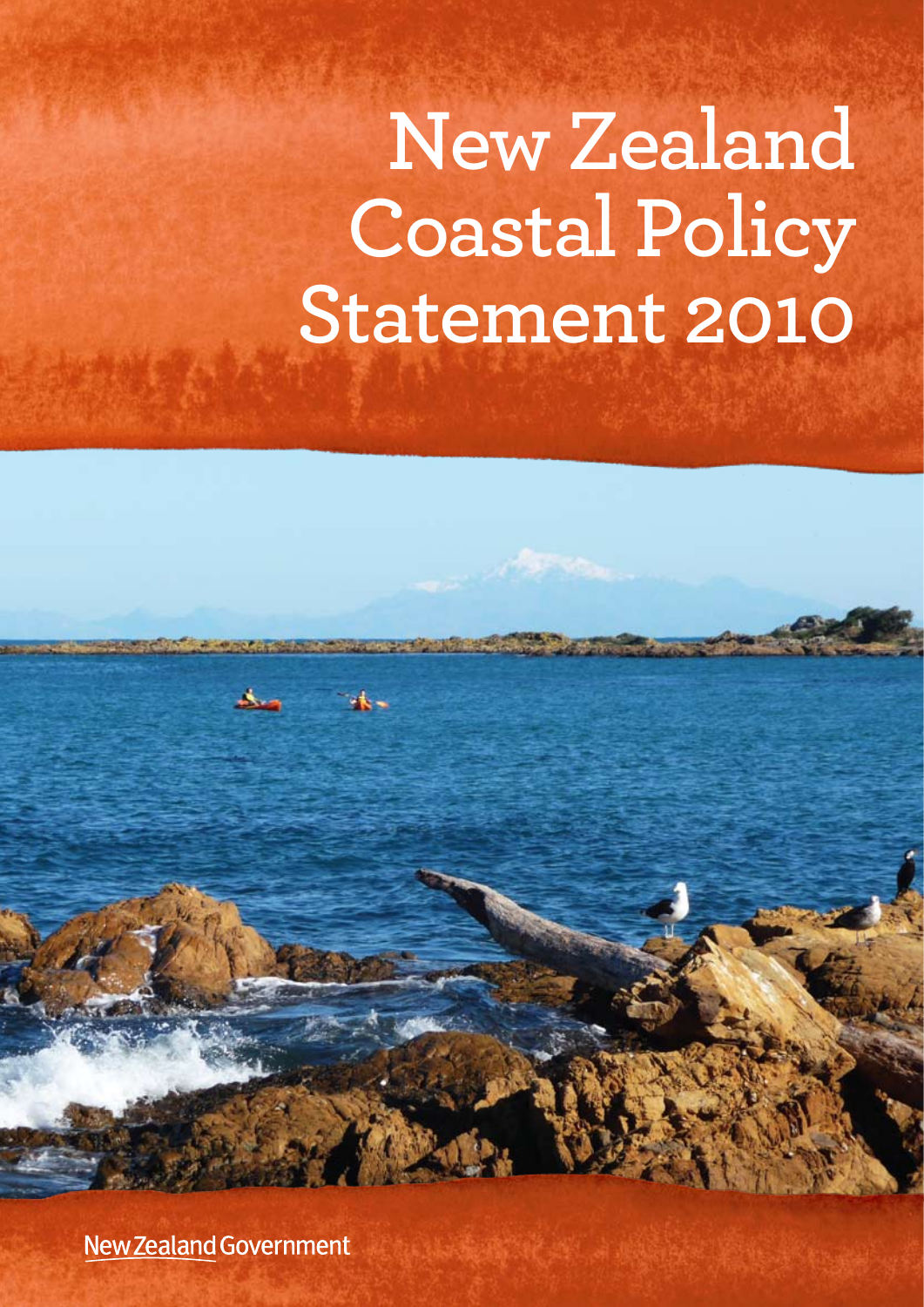### New Zealand Coastal Policy Statement 2010

This New Zealand Coastal Policy Statement was issued by notice in the New Zealand Gazette on 4 November 2010 and takes effect on 3 December 2010.

Published by Publishing Team Department of Conservation PO Box 10420, The Terrace Wellington 6143, New Zealand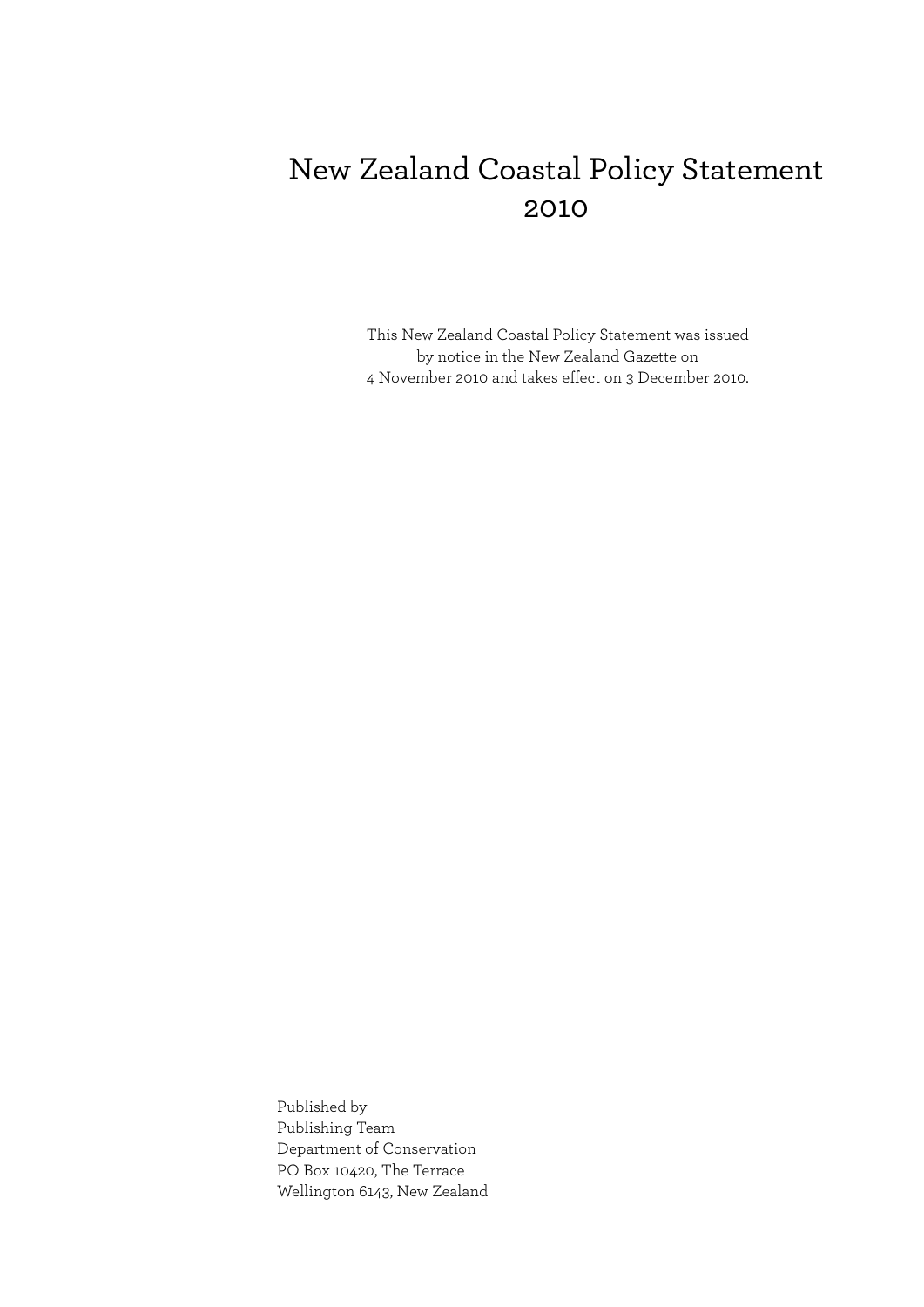Front cover: Taputeranga Marine Reserve, Island Bay, Wellington. *Photo: Jo-Anne Lundon*. Back cover (clockwise from top right): Cape Rodney–Okakari Point (Leigh) Marine Reserve; Riversdale, Wairarapa; Castle Point, Wairarapa; Castle Point lighthouse, Wairarapa. *Photos: Jo-Anne Lundon.*

© Copyright November 2010, New Zealand Department of Conservation

ISBN 978–0–478–14836–7 (hardcopy PDF) ISBN 978–0–478–14837–4 (web PDF)

In the interest of forest conservation, we support paperless electronic publishing.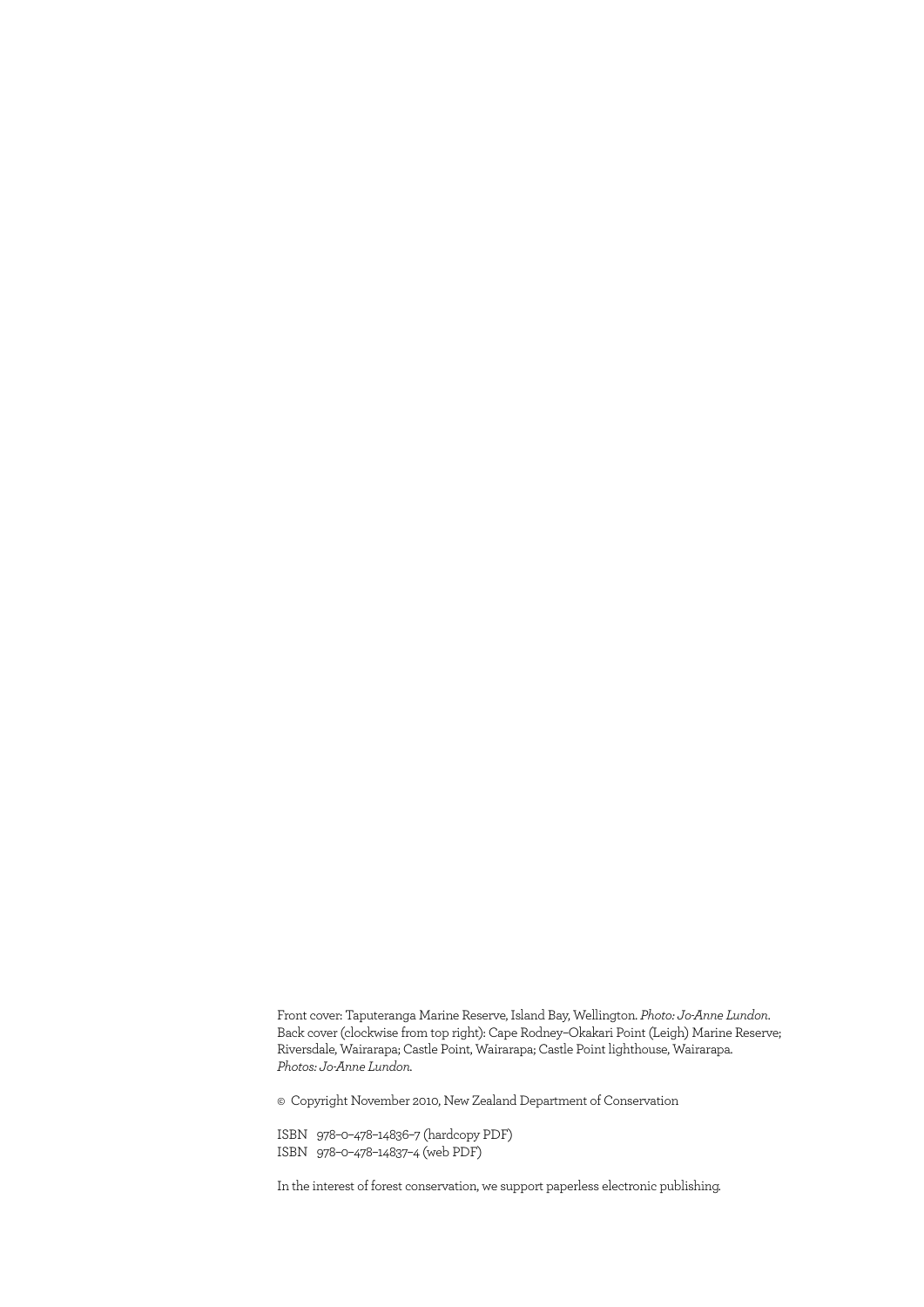### CONTENTS

| Preamble                     | Application of this policy statement                                                             |        |
|------------------------------|--------------------------------------------------------------------------------------------------|--------|
|                              |                                                                                                  |        |
| Interpretation<br>Objectives |                                                                                                  | 8<br>9 |
|                              |                                                                                                  |        |
| Objective 2                  |                                                                                                  | 9      |
| Objective 3                  |                                                                                                  | 9      |
| Objective 4                  |                                                                                                  | 9      |
| Objective 5                  |                                                                                                  | 10     |
| Objective 6                  |                                                                                                  | 10     |
| Objective 7                  |                                                                                                  | 10     |
| Policies                     |                                                                                                  | 11     |
| Policy 1                     | Extent and characteristics of the coastal environment                                            | 11     |
| Policy 2                     | The Treaty of Waitangi, tangata whenua and Māori heritage                                        | 11     |
| Policy 3                     | Precautionary approach                                                                           | 12     |
| Policy 4                     | Integration                                                                                      | 12     |
| Policy 5                     | Land or waters managed or held under other Acts                                                  | 13     |
| Policy 6                     | Activities in the coastal environment                                                            | 13     |
| Policy 7                     | Strategic planning                                                                               | 14     |
| Policy 8                     | Aquaculture                                                                                      | 15     |
| Policy 9                     | Ports                                                                                            | 15     |
|                              | Policy 10 Reclamation and de-reclamation                                                         | 15     |
|                              | Policy 11 Indigenous biological diversity (biodiversity)                                         | 16     |
|                              | Policy 12 Harmful aquatic organisms                                                              | 17     |
|                              | Policy 13 Preservation of natural character                                                      | 17     |
|                              | Policy 14 Restoration of natural character                                                       | 18     |
|                              | Policy 15 Natural features and natural landscapes                                                | 18     |
|                              | Policy 16 Surf breaks of national significance                                                   | 19     |
|                              | Policy 17 Historic heritage identification and protection                                        | 19     |
|                              | Policy 18 Public open space                                                                      | 20     |
|                              | Policy 19 Walking access                                                                         | 20     |
|                              | Policy 20 Vehicle access                                                                         | 21     |
|                              | Policy 21 Enhancement of water quality                                                           | 21     |
|                              | Policy 22 Sedimentation                                                                          | 22     |
|                              | Policy 23 Discharge of contaminants                                                              | 22     |
|                              | Policy 24 Identification of coastal hazards                                                      | 23     |
|                              | Policy 25 Subdivision, use, and development in areas of coastal hazard risk                      | 24     |
|                              | Policy 26 Natural defences against coastal hazards                                               | 24     |
|                              | Policy 27 Strategies for protecting significant existing development from<br>coastal hazard risk | 24     |
|                              | Policy 28 Monitoring and reviewing the effectiveness of the NZCPS                                | 25     |
|                              | Policy 29 Restricted Coastal Activities                                                          | 25     |
|                              |                                                                                                  |        |
| Schedule 1                   |                                                                                                  | 26     |
| Glossary                     |                                                                                                  | 27     |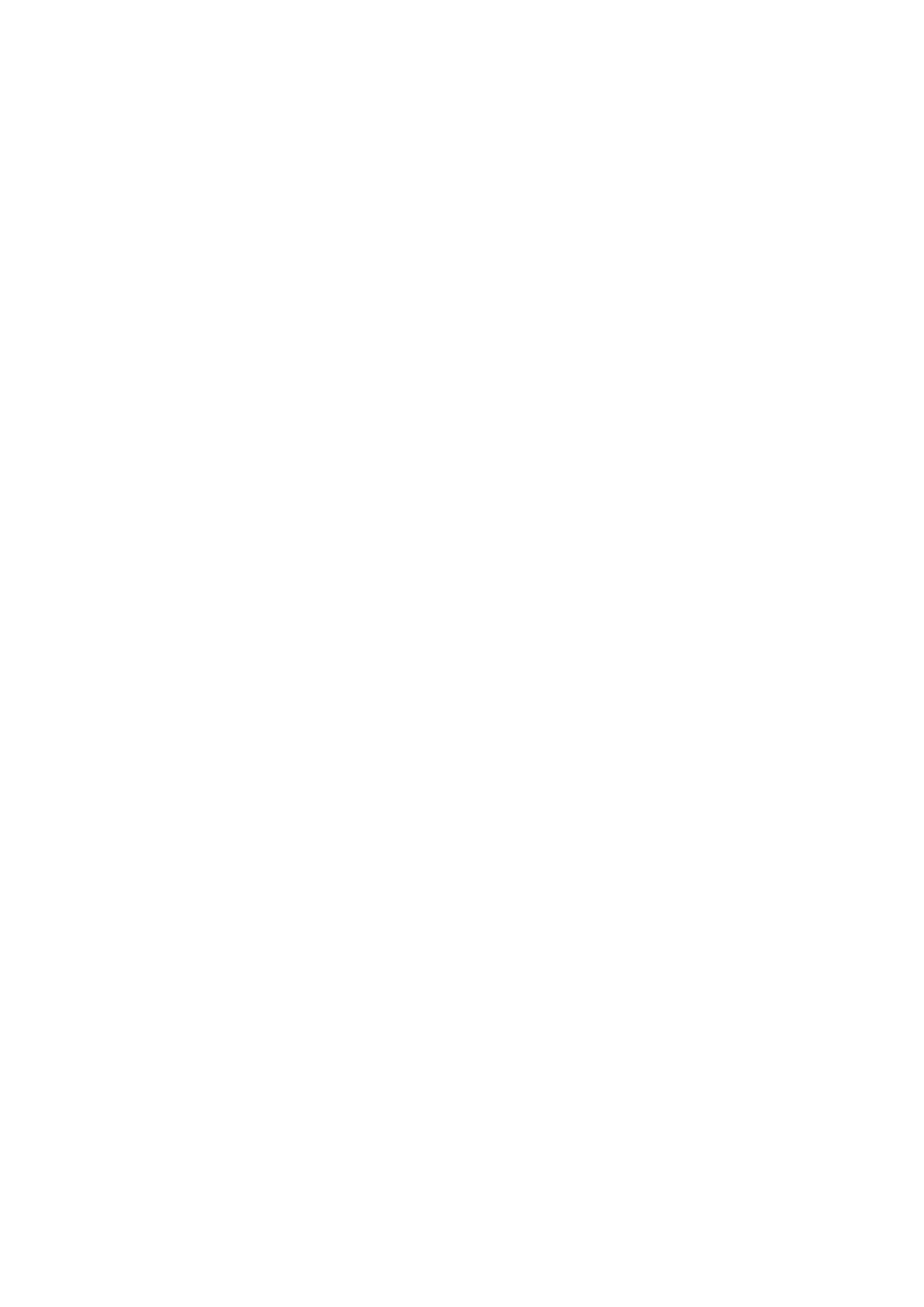# Preamble

The New Zealand Coastal Policy Statement (NZCPS) is a national policy statement under the Resource Management Act 1991 ('the Act'). The purpose of the NZCPS is to state policies in order to achieve the purpose of the Act in relation to the coastal environment of New Zealand.

The coastal environment has characteristics, qualities and uses that mean there are particular challenges in promoting sustainable management:

- the coastal environment varies in nature and extent around the country;
- most existing towns and cities are in or close to a coastal location;
- the coastal environment contains established infrastructure connecting New Zealand internally and internationally such as ports, airports, railways, roads and submarine cables;
- natural and physical resources important to the economic and social wellbeing of the nation and communities, such as high quality coastal water, fresh water, renewable energy, and minerals are found within the coastal environment, including in areas with high natural character, landscape and amenity values;
- the natural and recreational attributes of the coast and its attraction as a place to live and visit combine with an increasingly affluent and mobile society to place growing pressure on coastal space and other resources;
- activities inland can have a major impact on coastal water quality;
- activities in the coastal environment are susceptible to the effects of natural hazards such as coastal erosion and tsunami, and those associated with climate change;
- there is continuing and growing demand for coastal space and resources for commercial activities as diverse as aquaculture and sand mining; and
- the coast has particular importance to tangata whenua, including as kaitiaki.

The coastal environment is facing the following key issues:

- the ability to manage activities in the coastal environment is hindered by a lack of understanding about some coastal processes and the effects of activities on them;
- loss of natural character, landscape values and wild or scenic areas along extensive areas of the coast, particularly in areas closer to population centres or accessible for rural residential development;
- continuing decline in species, habitats and ecosystems in the coastal environment under pressures from subdivision and use, vegetation clearance, loss of intertidal areas, plant and animal pests, poor water quality, and sedimentation in estuaries and the coastal marine area;
- demand for coastal sites for infrastructure uses (including energy generation) and for aquaculture to meet the economic, social and cultural needs of people and communities;
- poor and declining coastal water quality in many areas as a consequence of point and diffuse sources of contamination, including stormwater and wastewater discharges;
- adverse effects of poor water quality on aquatic life and opportunities for aquaculture, mahinga kai gathering and recreational uses such as swimming and kayaking;
- loss of natural, built and cultural heritage from subdivision, use, and development;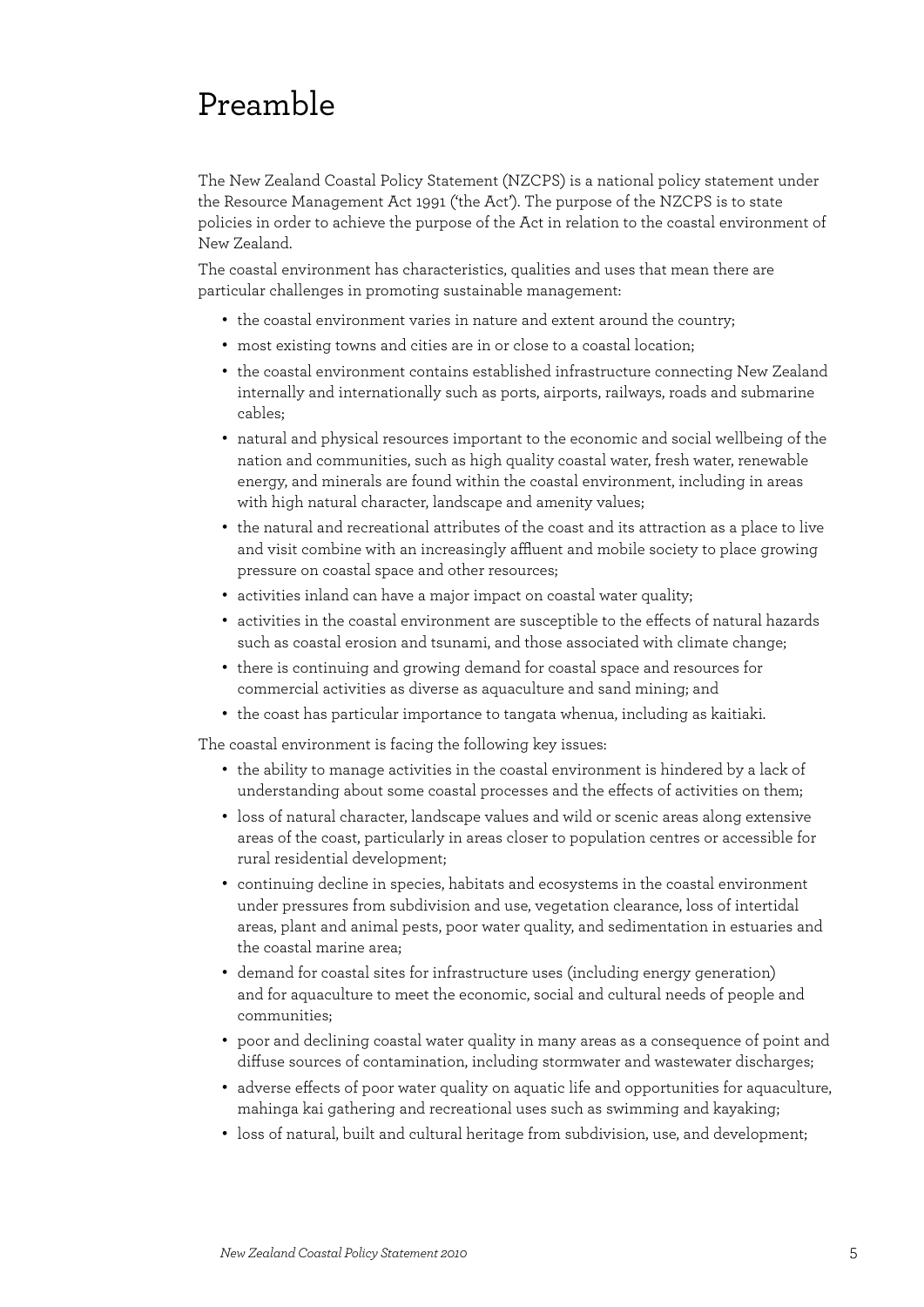- compromising of the open space and recreational values of the coastal environment, including the potential for permanent and physically accessible walking public access to and along the coastal marine area;
- continuing coastal erosion and other natural hazards that will be exacerbated by climate change and which will increasingly threaten existing infrastructure, public access and other coastal values as well as private property; and
- the use of vehicles on beaches causing ecological damage and creating conflicts with other recreational uses and values of the coastal environment.

For the coastal environment of the Hauraki Gulf, the Hauraki Gulf Marine Park Act 2000 requires that sections 7 and 8 of that Act must be treated as a New Zealand coastal policy statement issued under the Act. Section 10(2) of the Hauraki Gulf Marine Park Act 2000 states that if there is a conflict between sections 7 and 8 and the provisions of the NZCPS, the NZCPS prevails.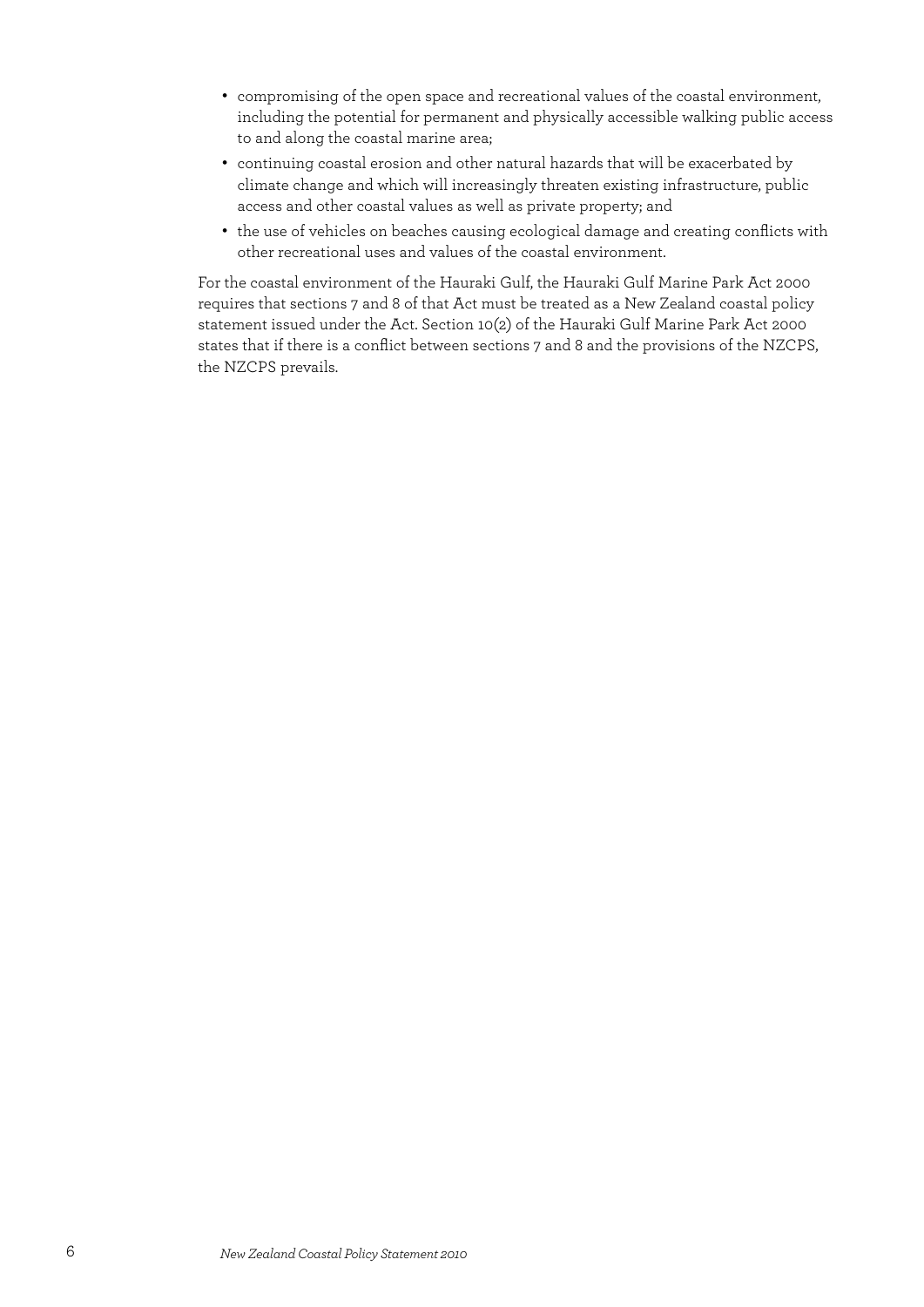# Application of this policy statement

This NZCPS is to be applied as required by the Act by persons exercising functions and powers under the Act. The Act itself should be consulted, but at the time of gazettal of this statement, its requirements in relation to this NZCPS are, in summary, that:

- regional policy statements, regional plans and district plans must give effect to this NZCPS (sections 62(3), 67(3)(b), 75(3)(b) refer);
- local authorities must amend regional policy statements, proposed regional policy statements, plans, proposed plans, and variations to give effect to NZCPS provisions that affect these documents as soon as practicable, using the process set out in Schedule 1 of the Act except where this NZCPS directs otherwise (section 55 refers);
- a consent authority, when considering an application for a resource consent and any submissions received, must, subject to Part 2 of the Act, have regard to, amongst other things, any relevant provisions of this NZCPS (section 104(1)(b)(iv) refers);
- when considering a requirement for a designation and any submissions received, a territorial authority must, subject to Part 2 of the Act, consider the effects on the environment of allowing the requirement, having particular regard to, amongst other things, any relevant provisions of this NZCPS (sections 168A(3)(a)(ii) and 171(1)(a)(ii) refer);
- when considering a requirement for a heritage order, a territorial authority must, subject to Part 2 of the Act, in addition to having regard to certain matters, have particular regard to, amongst other things, all relevant provisions of this NZCPS (section  $191(1)(d)$  refers);
- in considering an application for a water conservation order, a special tribunal, in addition to having particular regard to certain matters, must have regard to, amongst other things, the relevant provisions of this NZCPS (section 207(c) refers);
- in conducting an inquiry in respect of the report of a special tribunal on an application for a water conservation order, the Environment Court, in addition to having particular regard to certain matters, must have regard to, amongst other things, the relevant provisions of this NZCPS (section 212(b) refers).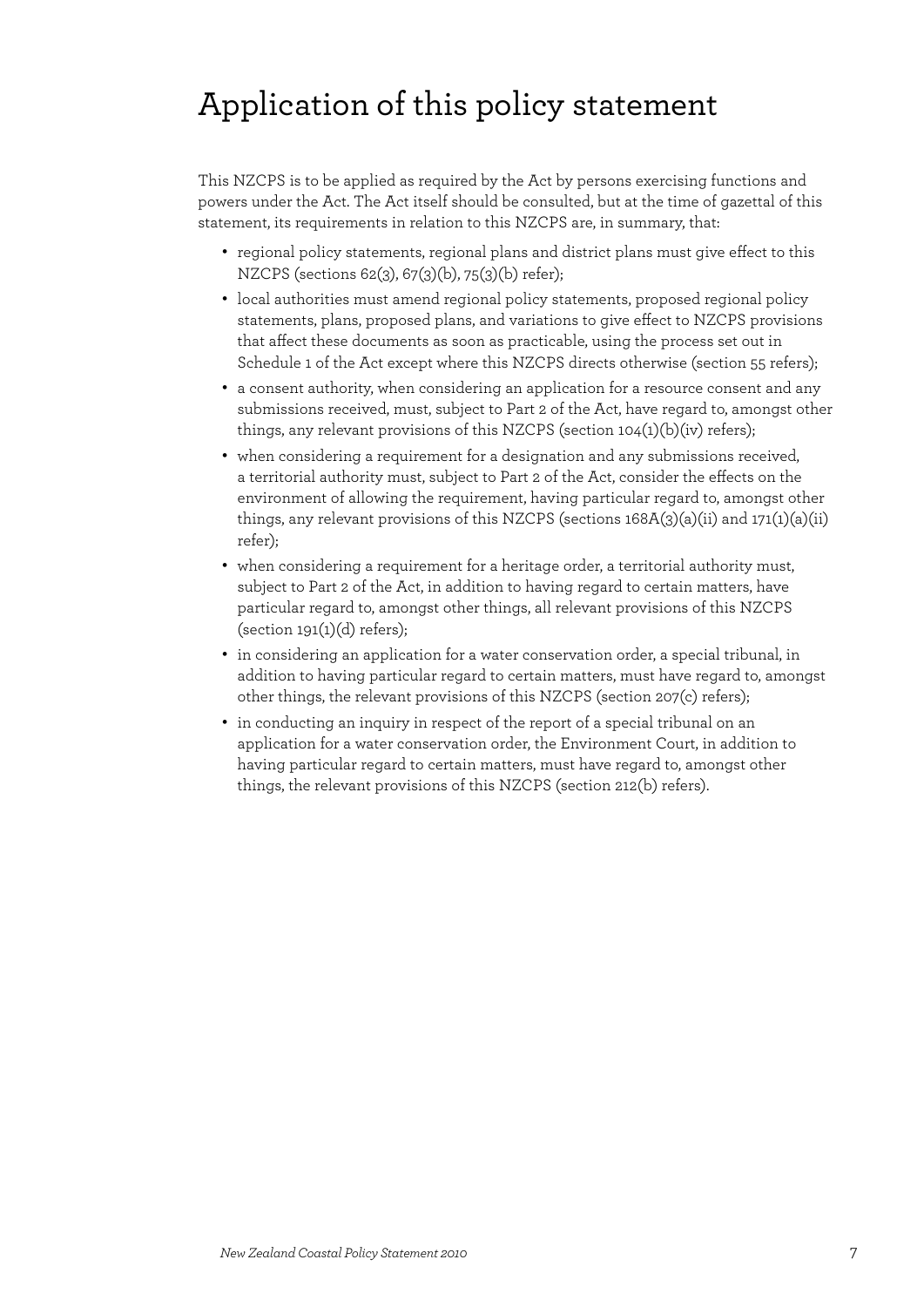# Interpretation

In this NZCPS:

- numbering of objectives and policies is solely for convenience and is not to be interpreted as an indication of relative importance; and
- section and policy headings indicate general subject matter and are relevant to the interpretation of objectives and policies.

Where bullet points in an objective or clauses in a policy take the form of a list:

- where the list is cumulative, the word 'and' is used before the last clause in the list; and
- where clauses are alternative, the word 'or' is used between all clauses.

Definitions contained in the Act are not repeated in the Glossary.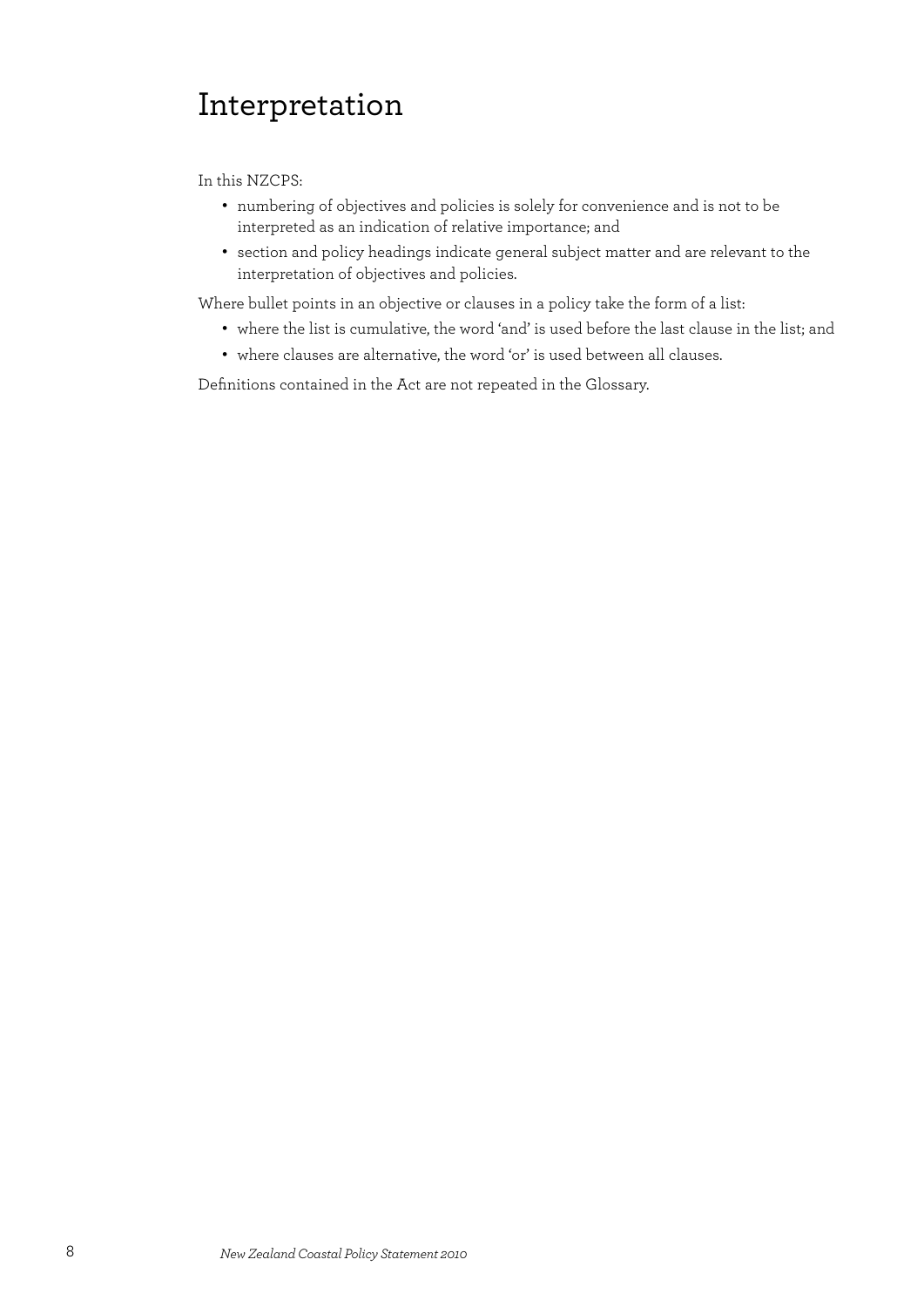# **Objectives**

### **Objective 1**

To safeguard the integrity, form, functioning and resilience of the coastal environment and sustain its ecosystems, including marine and intertidal areas, estuaries, dunes and land, by:

- maintaining or enhancing natural biological and physical processes in the coastal environment and recognising their dynamic, complex and interdependent nature;
- protecting representative or significant natural ecosystems and sites of biological importance and maintaining the diversity of New Zealand's indigenous coastal flora and fauna; and
- maintaining coastal water quality, and enhancing it where it has deteriorated from what would otherwise be its natural condition, with significant adverse effects on ecology and habitat, because of discharges associated with human activity.

### **Objective 2**

To preserve the natural character of the coastal environment and protect natural features and landscape values through:

- recognising the characteristics and qualities that contribute to natural character, natural features and landscape values and their location and distribution;
- identifying those areas where various forms of subdivision, use, and development would be inappropriate and protecting them from such activities; and
- encouraging restoration of the coastal environment.

### **Objective 3**

To take account of the principles of the Treaty of Waitangi, recognise the role of tangata whenua as kaitiaki and provide for tangata whenua involvement in management of the coastal environment by:

- recognising the ongoing and enduring relationship of tangata whenua over their lands, rohe and resources;
- promoting meaningful relationships and interactions between tangata whenua and persons exercising functions and powers under the Act;
- incorporating mātauranga Māori into sustainable management practices; and
- recognising and protecting characteristics of the coastal environment that are of special value to tangata whenua.

#### **Objective 4**

To maintain and enhance the public open space qualities and recreation opportunities of the coastal environment by:

- recognising that the coastal marine area is an extensive area of public space for the public to use and enjoy;
- maintaining and enhancing public walking access to and along the coastal marine area without charge, and where there are exceptional reasons that mean this is not practicable providing alternative linking access close to the coastal marine area; and
- recognising the potential for coastal processes, including those likely to be affected by climate change, to restrict access to the coastal environment and the need to ensure that public access is maintained even when the coastal marine area advances inland.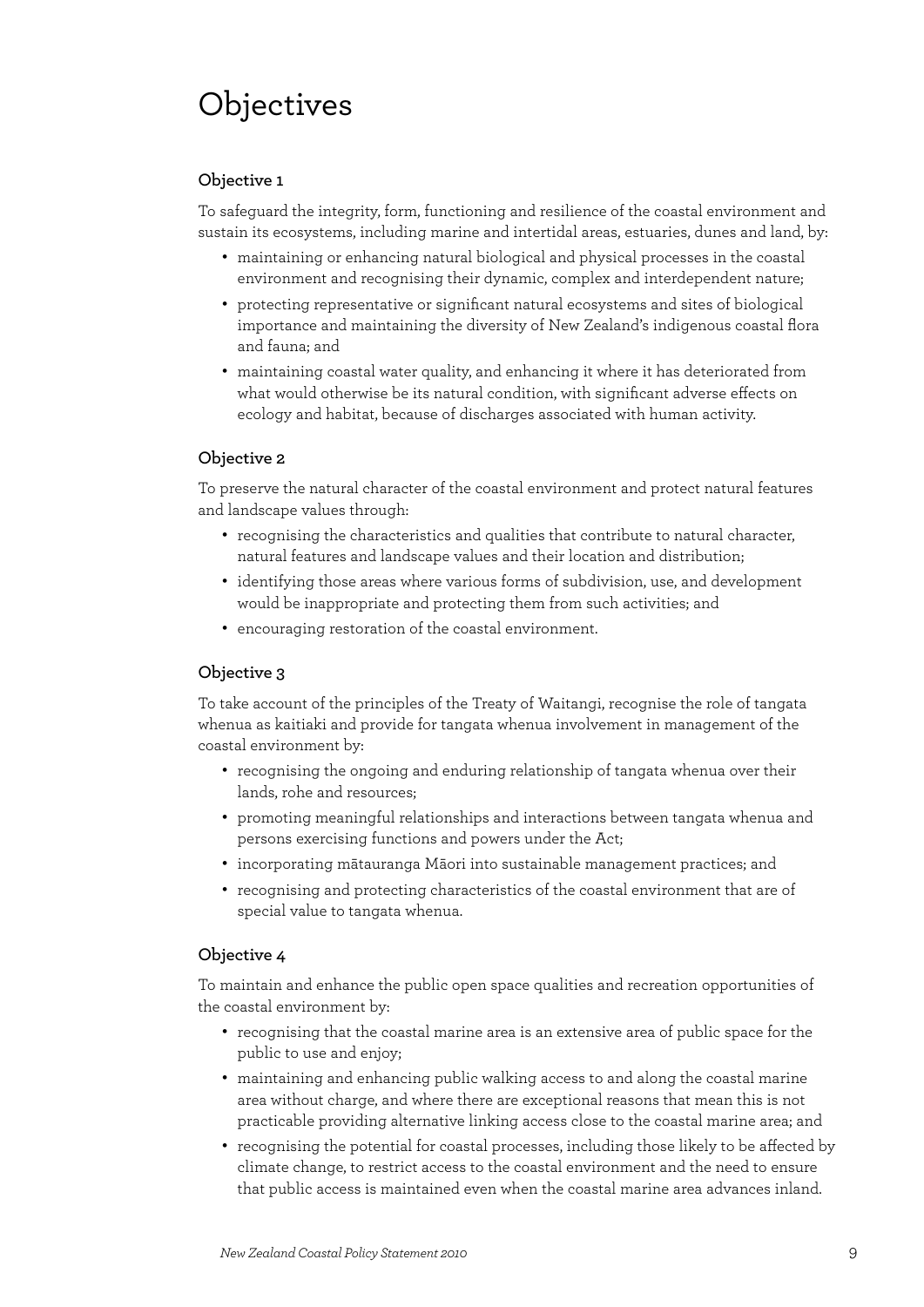#### **Objective 5**

To ensure that coastal hazard risks taking account of climate change, are managed by:

- locating new development away from areas prone to such risks;
- considering responses, including managed retreat, for existing development in this situation; and
- protecting or restoring natural defences to coastal hazards.

### **Objective 6**

To enable people and communities to provide for their social, economic, and cultural wellbeing and their health and safety, through subdivision, use, and development, recognising that:

- the protection of the values of the coastal environment does not preclude use and development in appropriate places and forms, and within appropriate limits;
- some uses and developments which depend upon the use of natural and physical resources in the coastal environment are important to the social, economic and cultural wellbeing of people and communities;
- functionally some uses and developments can only be located on the coast or in the coastal marine area;
- the coastal environment contains renewable energy resources of significant value;
- the protection of habitats of living marine resources contributes to the social, economic and cultural wellbeing of people and communities;
- the potential to protect, use, and develop natural and physical resources in the coastal marine area should not be compromised by activities on land;
- the proportion of the coastal marine area under any formal protection is small and therefore management under the Act is an important means by which the natural resources of the coastal marine area can be protected; and
- historic heritage in the coastal environment is extensive but not fully known, and vulnerable to loss or damage from inappropriate subdivision, use, and development.

### **Objective 7**

To ensure that management of the coastal environment recognises and provides for New Zealand's international obligations regarding the coastal environment, including the coastal marine area.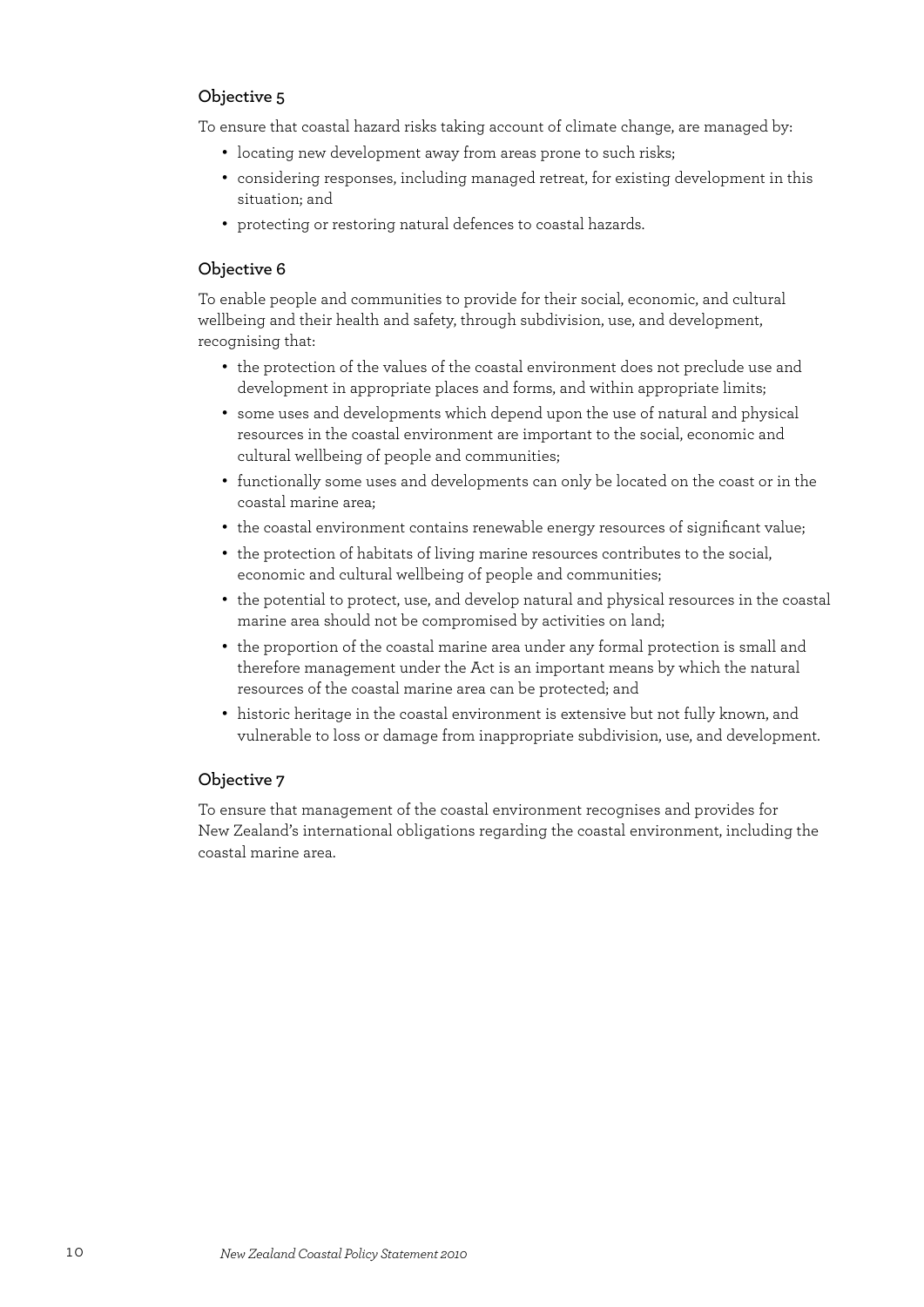# Policies

#### **Policy 1 Extent and characteristics of the coastal environment**

- (1) Recognise that the extent and characteristics of the coastal environment vary from region to region and locality to locality; and the issues that arise may have different effects in different localities.
- (2) Recognise that the coastal environment includes:
	- (a) the coastal marine area;
	- (b) islands within the coastal marine area;
	- (c) areas where coastal processes, influences or qualities are significant, including coastal lakes, lagoons, tidal estuaries, saltmarshes, coastal wetlands, and the margins of these;
	- (d) areas at risk from coastal hazards;
	- (e) coastal vegetation and the habitat of indigenous coastal species including migratory birds;
	- (f) elements and features that contribute to the natural character, landscape, visual qualities or amenity values;
	- (g) items of cultural and historic heritage in the coastal marine area or on the coast;
	- (h) inter-related coastal marine and terrestrial systems, including the intertidal zone; and
	- (i) physical resources and built facilities, including infrastructure, that have modified the coastal environment.

#### **Policy 2 The Treaty of Waitangi, tangata whenua and Māori heritage**

In taking account of the principles of the Treaty of Waitangi (Te Tiriti o Waitangi), and kaitiakitanga, in relation to the coastal environment:

- (a) recognise that tangata whenua have traditional and continuing cultural relationships with areas of the coastal environment, including places where they have lived and fished for generations;
- (b) involve iwi authorities or hapū on behalf of tangata whenua in the preparation of regional policy statements, and plans, by undertaking effective consultation with tangata whenua; with such consultation to be early, meaningful, and as far as practicable in accordance with tikanga Māori;
- (c) with the consent of tangata whenua and as far as practicable in accordance with tikanga Māori, incorporate mātauranga Māori<sup>1</sup> in regional policy statements, in plans, and in the consideration of applications for resource consents, notices of requirement for designation and private plan changes;
- (d) provide opportunities in appropriate circumstances for Māori involvement in decision making, for example when a consent application or notice of requirement is dealing with cultural localities or issues of cultural significance, and Māori experts, including pūkenga<sup>2</sup>, may have knowledge not otherwise available;
- (e) take into account any relevant iwi resource management plan and any other relevant planning document recognised by the appropriate iwi authority or hapū

<sup>1</sup> Mātauranga Māori: as defined in the Glossary.

<sup>2</sup> Pūkenga: as defined in the Glossary.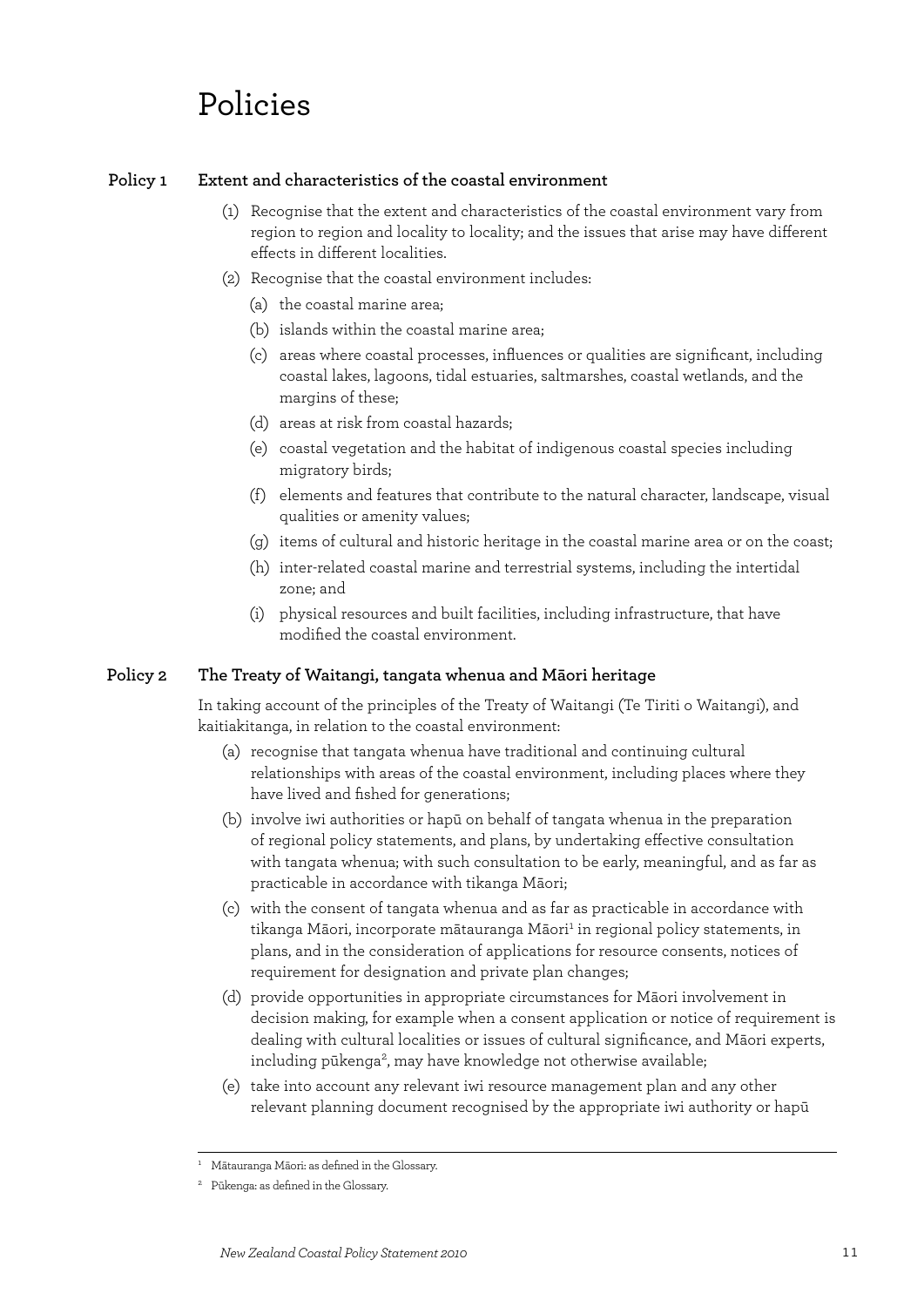and lodged with the council, to the extent that its content has a bearing on resource management issues in the region or district; and

- (i) where appropriate incorporate references to, or material from, iwi resource management plans in regional policy statements and in plans; and
- (ii) consider providing practical assistance to iwi or hapū who have indicated a wish to develop iwi resource management plans;
- (f) provide for opportunities for tangata whenua to exercise kaitiakitanga over waters, forests, lands, and fisheries in the coastal environment through such measures as:
	- (i) bringing cultural understanding to monitoring of natural resources;
	- (ii) providing appropriate methods for the management, maintenance and protection of the taonga of tangata whenua;
	- (iii) having regard to regulations, rules or bylaws relating to ensuring sustainability of fisheries resources such as taiāpure, mahinga mātaitai or other non commercial Māori customary fishing; and
- (g) in consultation and collaboration with tangata whenua, working as far as practicable in accordance with tikanga Māori, and recognising that tangata whenua have the right to choose not to identify places or values of historic, cultural or spiritual significance or special value:
	- (i) recognise the importance of Māori cultural and heritage values through such methods as historic heritage, landscape and cultural impact assessments; and
	- (ii) provide for the identification, assessment, protection and management of areas or sites of significance or special value to Māori, including by historic analysis and archaeological survey and the development of methods such as alert layers and predictive methodologies for identifying areas of high potential for undiscovered Māori heritage, for example coastal pā or fishing villages.

#### **Policy 3 Precautionary approach**

- (1) Adopt a precautionary approach towards proposed activities whose effects on the coastal environment are uncertain, unknown, or little understood, but potentially significantly adverse.
- (2) In particular, adopt a precautionary approach to use and management of coastal resources potentially vulnerable to effects from climate change, so that:
	- (a) avoidable social and economic loss and harm to communities does not occur;
	- (b) natural adjustments for coastal processes, natural defences, ecosystems, habitat and species are allowed to occur; and
	- (c) the natural character, public access, amenity and other values of the coastal environment meet the needs of future generations.

#### **Policy 4 Integration**

Provide for the integrated management of natural and physical resources in the coastal environment, and activities that affect the coastal environment. This requires:

- (a) co-ordinated management or control of activities within the coastal environment, and which could cross administrative boundaries, particularly:
	- (i) the local authority boundary between the coastal marine area and land;
	- (ii) local authority boundaries within the coastal environment, both within the coastal marine area and on land; and
	- (iii) where hapū or iwi boundaries or rohe cross local authority boundaries;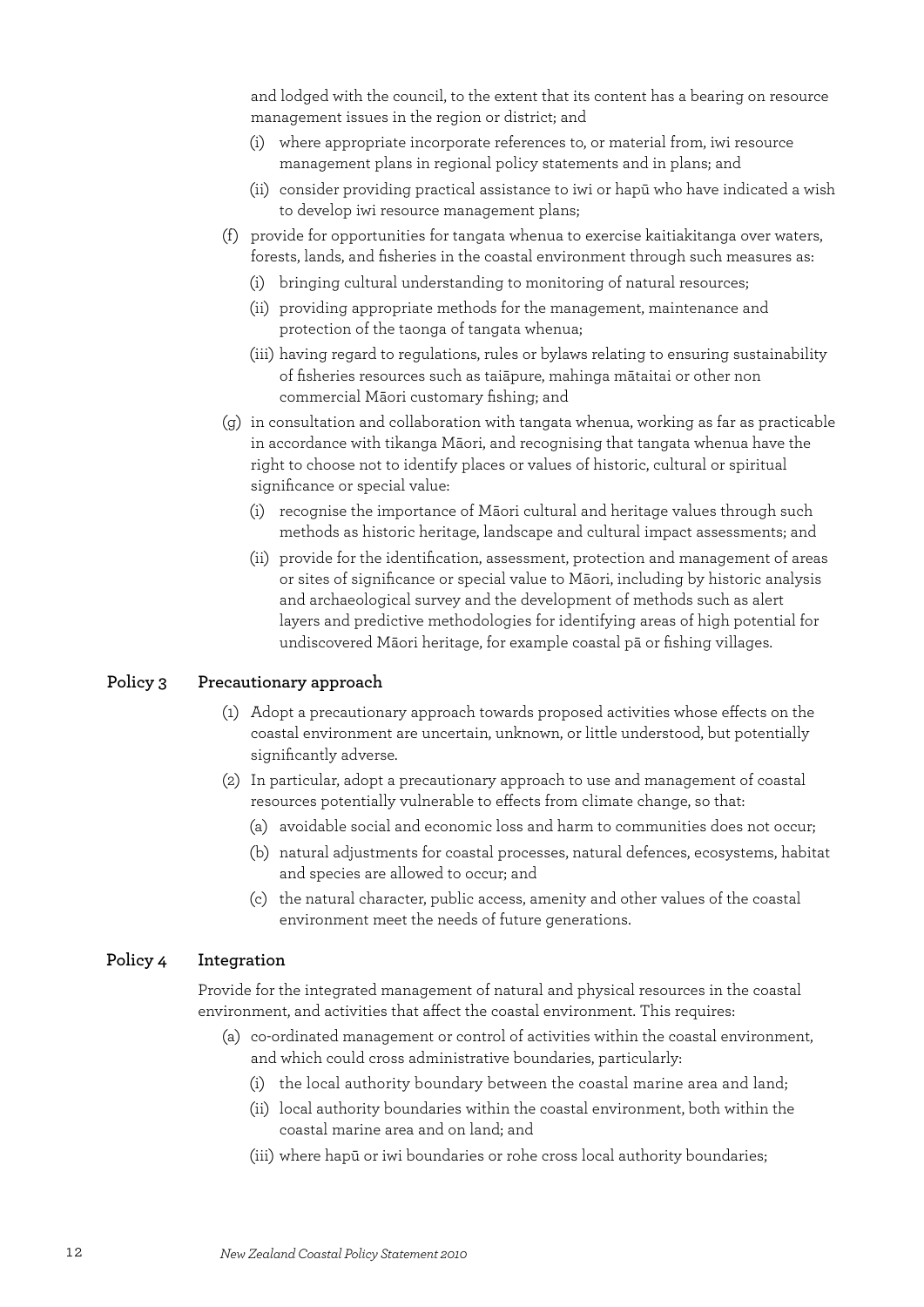- (b) working collaboratively with other bodies and agencies with responsibilities and functions relevant to resource management, such as where land or waters are held or managed for conservation purposes; and
- (c) particular consideration of situations where:
	- (i) subdivision, use, or development and its effects above or below the line of mean high water springs will require, or is likely to result in, associated use or development that crosses the line of mean high water springs; or
	- (ii) public use and enjoyment of public space in the coastal environment is affected, or is likely to be affected; or
	- (iii) development or land management practices may be affected by physical changes to the coastal environment or potential inundation from coastal hazards, including as a result of climate change; or
	- (iv) land use activities affect, or are likely to affect, water quality in the coastal environment and marine ecosystems through increasing sedimentation; or
	- (v) significant adverse cumulative effects are occurring, or can be anticipated.

#### **Policy 5 Land or waters managed or held under other Acts**

- (1) Consider effects on land or waters in the coastal environment held or managed under:
	- (a) the Conservation Act 1987 and any Act listed in the 1st Schedule to that Act; or
	- (b) other Acts for conservation or protection purposes;

and, having regard to the purposes for which the land or waters are held or managed:

- (c) avoid adverse effects of activities that are significant in relation to those purposes; and
- (d) otherwise avoid, remedy or mitigate adverse effects of activities in relation to those purposes.
- (2) Have regard to publicly notified proposals for statutory protection of land or waters in the coastal environment and the adverse effects of activities on the purposes of that proposed statutory protection.

#### **Policy 6 Activities in the coastal environment**

- (1) In relation to the coastal environment:
	- (a) recognise that the provision of infrastructure, the supply and transport of energy including the generation and transmission of electricity, and the extraction of minerals are activities important to the social, economic and cultural well-being of people and communities;
	- (b) consider the rate at which built development and the associated public infrastructure should be enabled to provide for the reasonably foreseeable needs of population growth without compromising the other values of the coastal environment;
	- (c) encourage the consolidation of existing coastal settlements and urban areas where this will contribute to the avoidance or mitigation of sprawling or sporadic patterns of settlement and urban growth;
	- (d) recognise tangata whenua needs for papakāinga<sup>3</sup>, marae and associated developments and make appropriate provision for them;

<sup>3</sup> Papakāinga: as defined in the Glossary.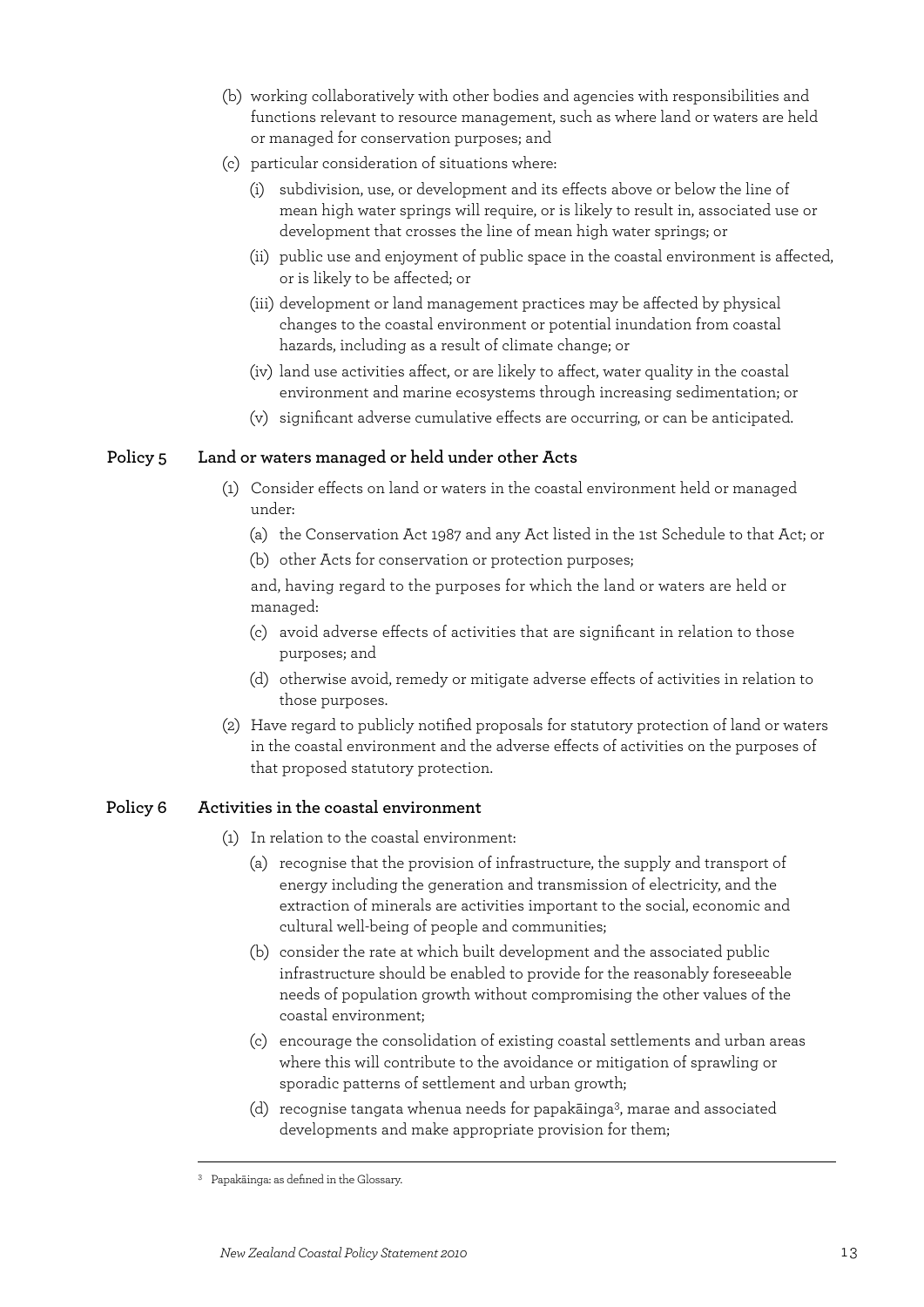- (e) consider where and how built development on land should be controlled so that it does not compromise activities of national or regional importance that have a functional need to locate and operate in the coastal marine area;
- (f) consider where development that maintains the character of the existing built environment should be encouraged, and where development resulting in a change in character would be acceptable;
- (g) take into account the potential of renewable resources in the coastal environment, such as energy from wind, waves, currents and tides, to meet the reasonably foreseeable needs of future generations;
- (h) consider how adverse visual impacts of development can be avoided in areas sensitive to such effects, such as headlands and prominent ridgelines, and as far as practicable and reasonable apply controls or conditions to avoid those effects;
- (i) set back development from the coastal marine area and other water bodies, where practicable and reasonable, to protect the natural character, open space, public access and amenity values of the coastal environment; and
- (j) where appropriate, buffer areas and sites of significant indigenous biological diversity, or historic heritage value.
- (2) Additionally, in relation to the coastal marine area:
	- (a) recognise potential contributions to the social, economic and cultural wellbeing of people and communities from use and development of the coastal marine area, including the potential for renewable marine energy to contribute to meeting the energy needs of future generations:
	- (b) recognise the need to maintain and enhance the public open space and recreation qualities and values of the coastal marine area;
	- (c) recognise that there are activities that have a functional need to be located in the coastal marine area, and provide for those activities in appropriate places;
	- (d) recognise that activities that do not have a functional need for location in the coastal marine area generally should not be located there; and
	- (e) promote the efficient use of occupied space, including by:
		- (i) requiring that structures be made available for public or multiple use wherever reasonable and practicable;
		- (ii) requiring the removal of any abandoned or redundant structure that has no heritage, amenity or reuse value; and
		- (iii) considering whether consent conditions should be applied to ensure that space occupied for an activity is used for that purpose effectively and without unreasonable delay.

#### **Policy 7 Strategic planning**

- (1) In preparing regional policy statements, and plans:
	- (a) consider where, how and when to provide for future residential, rural residential, settlement, urban development and other activities in the coastal environment at a regional and district level, and:
	- (b) identify areas of the coastal environment where particular activities and forms of subdivision, use and development:
		- (i) are inappropriate; and
		- (ii) may be inappropriate without the consideration of effects through a resource consent application, notice of requirement for designation or Schedule 1 of the Act process;

and provide protection from inappropriate subdivision, use, and development in these areas through objectives, policies and rules.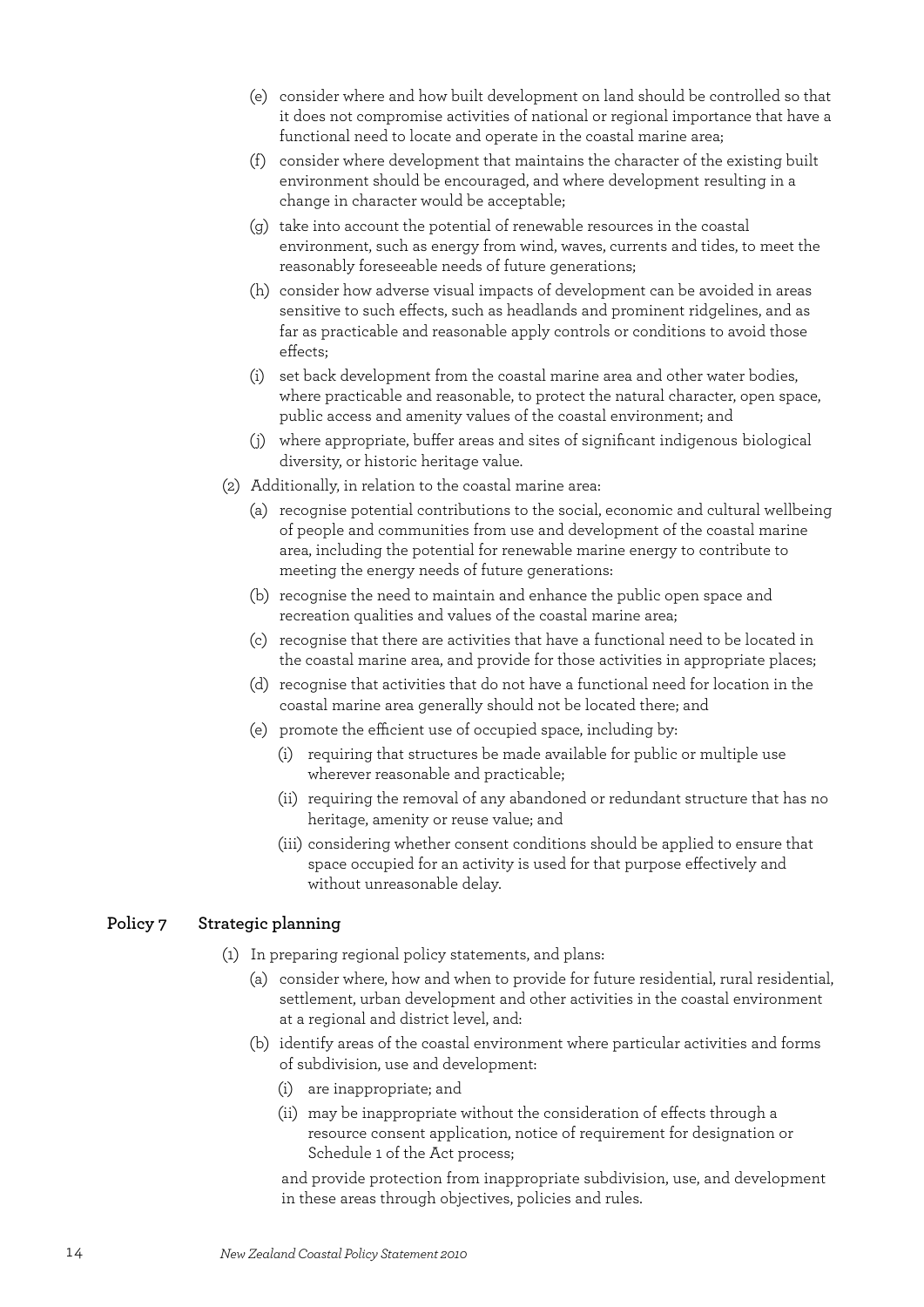(2) Identify in regional policy statements, and plans, coastal processes, resources or values that are under threat or at significant risk from adverse cumulative effects. Include provisions in plans to manage these effects. Where practicable, in plans, set thresholds (including zones, standards or targets), or specify acceptable limits to change, to assist in determining when activities causing adverse cumulative effects are to be avoided.

#### **Policy 8 Aquaculture**

Recognise the significant existing and potential contribution of aquaculture to the social, economic and cultural well-being of people and communities by:

- (a) including in regional policy statements and regional coastal plans provision for aquaculture activities in appropriate places in the coastal environment, recognising that relevant considerations may include:
	- (i) the need for high water quality for aquaculture activities; and
	- (ii) the need for land-based facilities associated with marine farming;
- (b) taking account of the social and economic benefits of aquaculture, including any available assessments of national and regional economic benefits; and
- (c) ensuring that development in the coastal environment does not make water quality unfit for aquaculture activities in areas approved for that purpose.

#### **Policy 9 Ports**

Recognise that a sustainable national transport system requires an efficient national network of safe ports, servicing national and international shipping, with efficient connections with other transport modes, including by:

- (a) ensuring that development in the coastal environment does not adversely affect the efficient and safe operation of these ports, or their connections with other transport modes; and
- (b) considering where, how and when to provide in regional policy statements and in plans for the efficient and safe operation of these ports, the development of their capacity for shipping, and their connections with other transport modes.

#### **Policy 10 Reclamation and de-reclamation**

- (1) Avoid reclamation of land in the coastal marine area, unless:
	- (a) land outside the coastal marine area is not available for the proposed activity;
	- (b) the activity which requires reclamation can only occur in or adjacent to the coastal marine area;
	- (c) there are no practicable alternative methods of providing the activity; and
	- (d) the reclamation will provide significant regional or national benefit.
- (2) Where a reclamation is considered to be a suitable use of the coastal marine area, in considering its form and design have particular regard to:
	- (a) the potential effects on the site of climate change, including sea level rise, over no less than 100 years;
	- (b) the shape of the reclamation, and, where appropriate, whether the materials used are visually and aesthetically compatible with the adjoining coast;
	- (c) the use of materials in the reclamation, including avoiding the use of contaminated materials that could significantly adversely affect water quality, aquatic ecosystems and indigenous biodiversity in the coastal marine area;
	- (d) providing public access, including providing access to and along the coastal marine area at high tide where practicable, unless a restriction on public access is appropriate as provided for in policy 19;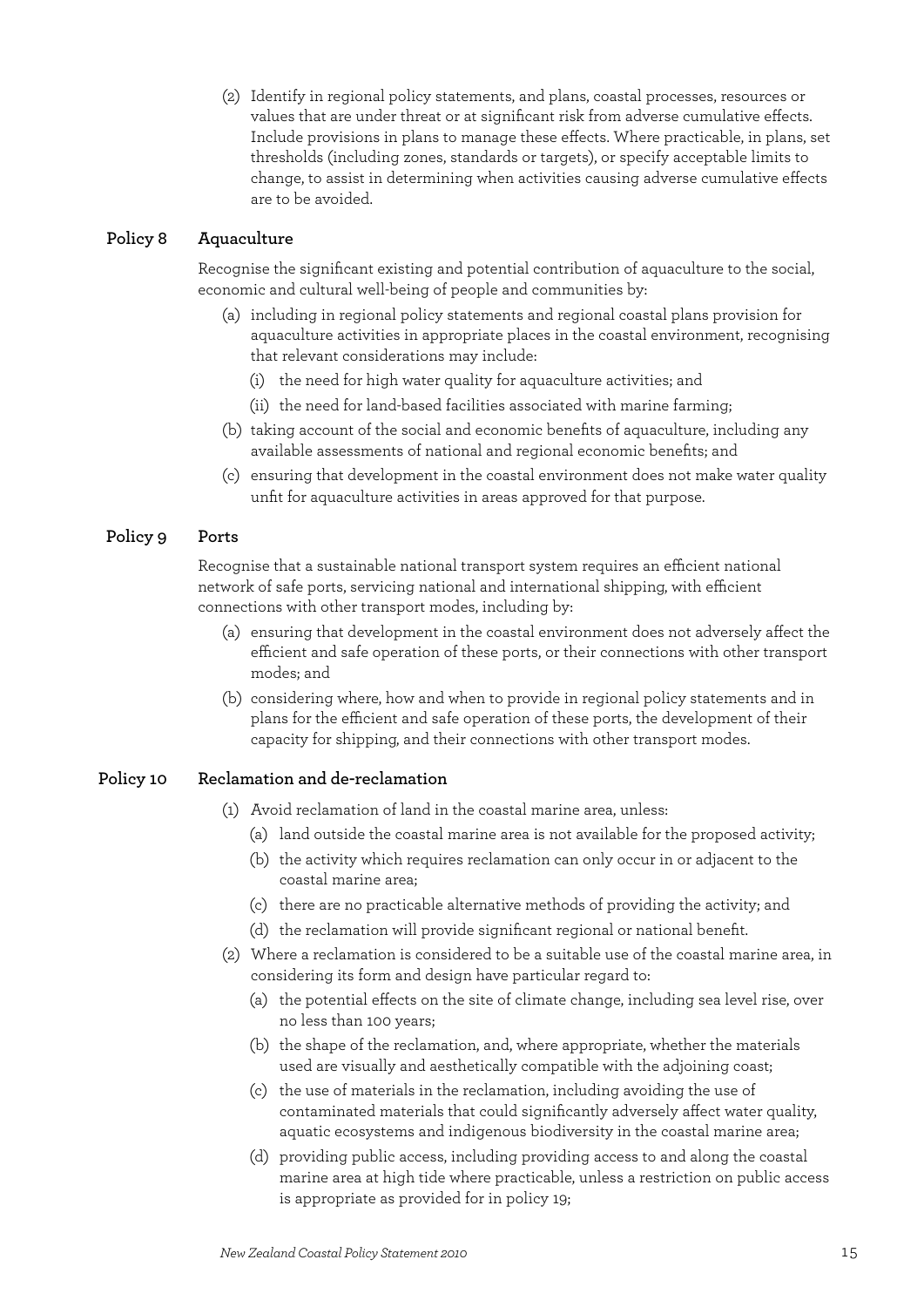- (e) the ability to remedy or mitigate adverse effects on the coastal environment;
- (f) whether the proposed activity will affect cultural landscapes and sites of significance to tangata whenua; and
- (g) the ability to avoid consequential erosion and accretion, and other natural hazards.
- (3) In considering proposed reclamations, have particular regard to the extent to which the reclamation and intended purpose would provide for the efficient operation of infrastructure, including ports, airports, coastal roads, pipelines, electricity transmission, railways and ferry terminals, and of marinas and electricity generation.
- (4) De-reclamation of redundant reclaimed land is encouraged where it would:
	- (a) restore the natural character and resources of the coastal marine area; and
	- (b) provide for more public open space.

#### **Policy 11 Indigenous biological diversity (biodiversity)**

To protect indigenous biological diversity in the coastal environment:

- (a) avoid adverse effects of activities on:
	- $(i)$  indigenous taxa<sup>4</sup> that are listed as threatened<sup>5</sup> or at risk in the New Zealand Threat Classification System lists;
	- (ii) taxa that are listed by the International Union for Conservation of Nature and Natural Resources as threatened;
	- (iii) indigenous ecosystems and vegetation types that are threatened in the coastal environment, or are naturally rare $6$ ;
	- (iv) habitats of indigenous species where the species are at the limit of their natural range, or are naturally rare;
	- (v) areas containing nationally significant examples of indigenous community types; and
	- (vi) areas set aside for full or partial protection of indigenous biological diversity under other legislation; and
- (b) avoid significant adverse effects and avoid, remedy or mitigate other adverse effects of activities on:
	- (i) areas of predominantly indigenous vegetation in the coastal environment;
	- (ii) habitats in the coastal environment that are important during the vulnerable life stages of indigenous species;
	- (iii) indigenous ecosystems and habitats that are only found in the coastal environment and are particularly vulnerable to modification, including estuaries, lagoons, coastal wetlands, dunelands, intertidal zones, rocky reef systems, eelgrass and saltmarsh;
	- (iv) habitats of indigenous species in the coastal environment that are important for recreational, commercial, traditional or cultural purposes;
	- (v) habitats, including areas and routes, important to migratory species; and
	- (vi) ecological corridors, and areas important for linking or maintaining biological values identified under this policy.

<sup>4</sup> Taxa: as defined in the Glossary.

<sup>5</sup> Examples of taxa listed as threatened are: Maui's dolphin, Hector's dolphin, New Zealand fairy tern, Southern New Zealand dotterel.

<sup>6</sup> Naturally rare: as defined in the Glossary.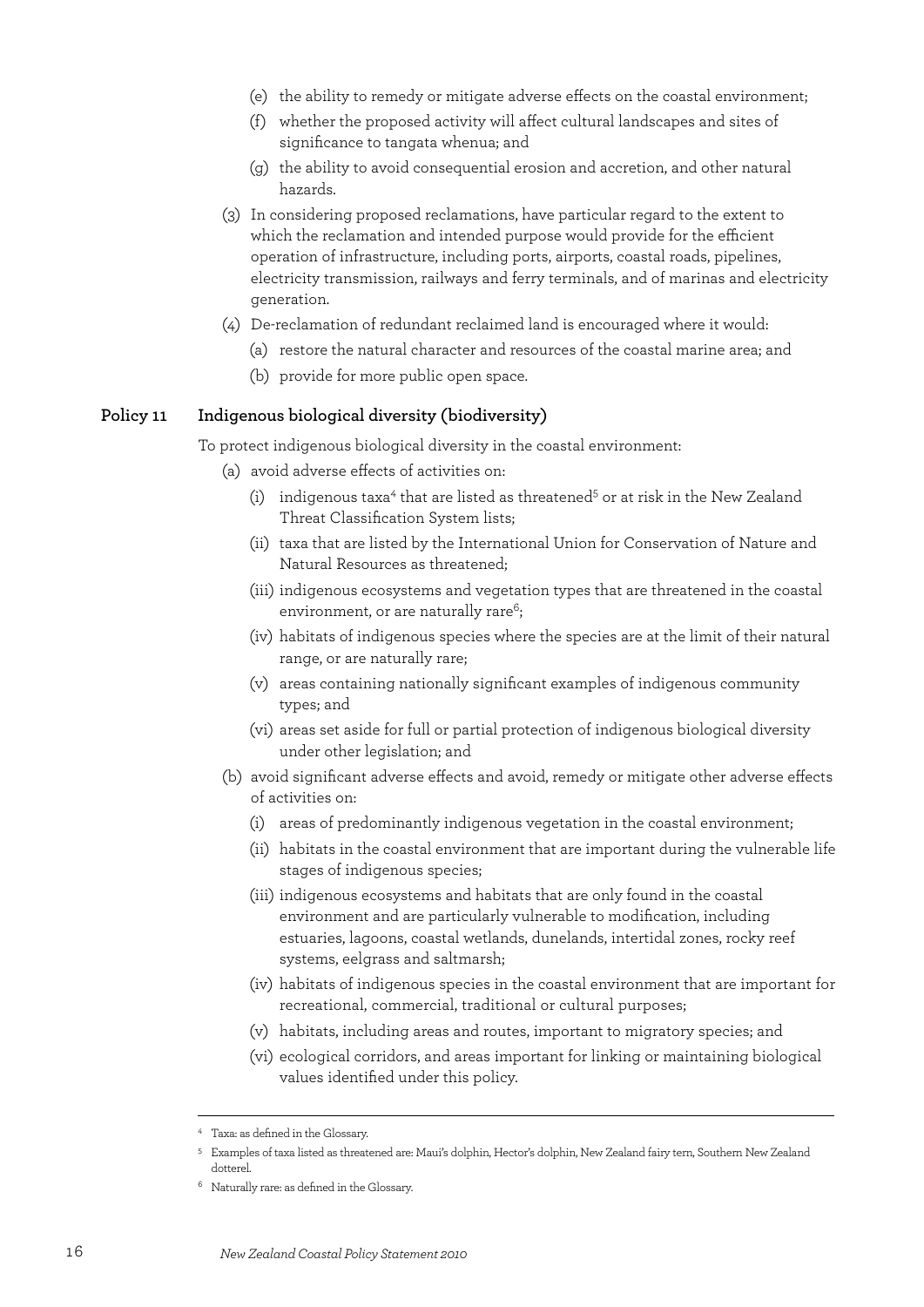#### **Policy 12 Harmful aquatic organisms**

- (1) Provide in regional policy statements and in plans, as far as practicable, for the control of activities in or near the coastal marine area that could have adverse effects on the coastal environment by causing harmful aquatic organisms<sup>7</sup> to be released or otherwise spread, and include conditions in resource consents, where relevant, to assist with managing the risk of such effects occurring.
- (2) Recognise that activities relevant to (1) include:
	- (a) the introduction of structures likely to be contaminated with harmful aquatic organisms;
	- (b) the discharge or disposal of organic material from dredging, or from vessels and structures, whether during maintenance, cleaning or otherwise; and whether in the coastal marine area or on land;
	- (c) the provision and ongoing maintenance of moorings, marina berths, jetties and wharves; and
	- (d) the establishment and relocation of equipment and stock required for or associated with aquaculture.

#### **Policy 13 Preservation of natural character**

- (1) To preserve the natural character of the coastal environment and to protect it from inappropriate subdivision, use, and development:
	- (a) avoid adverse effects of activities on natural character in areas of the coastal environment with outstanding natural character; and
	- (b) avoid significant adverse effects and avoid, remedy or mitigate other adverse effects of activities on natural character in all other areas of the coastal environment;

including by:

- (c) assessing the natural character of the coastal environment of the region or district, by mapping or otherwise identifying at least areas of high natural character; and
- (d) ensuring that regional policy statements, and plans, identify areas where preserving natural character requires objectives, policies and rules, and include those provisions.
- (2) Recognise that natural character is not the same as natural features and landscapes or amenity values and may include matters such as:
	- (a) natural elements, processes and patterns;
	- (b) biophysical, ecological, geological and geomorphological aspects;
	- (c) natural landforms such as headlands, peninsulas, cliffs, dunes, wetlands, reefs, freshwater springs and surf breaks;
	- (d) the natural movement of water and sediment;
	- (e) the natural darkness of the night sky;
	- (f) places or areas that are wild or scenic;
	- (g) a range of natural character from pristine to modified; and
	- (h) experiential attributes, including the sounds and smell of the sea; and their context or setting.

<sup>7</sup> Harmful aquatic organisms: as defined in the Glossary.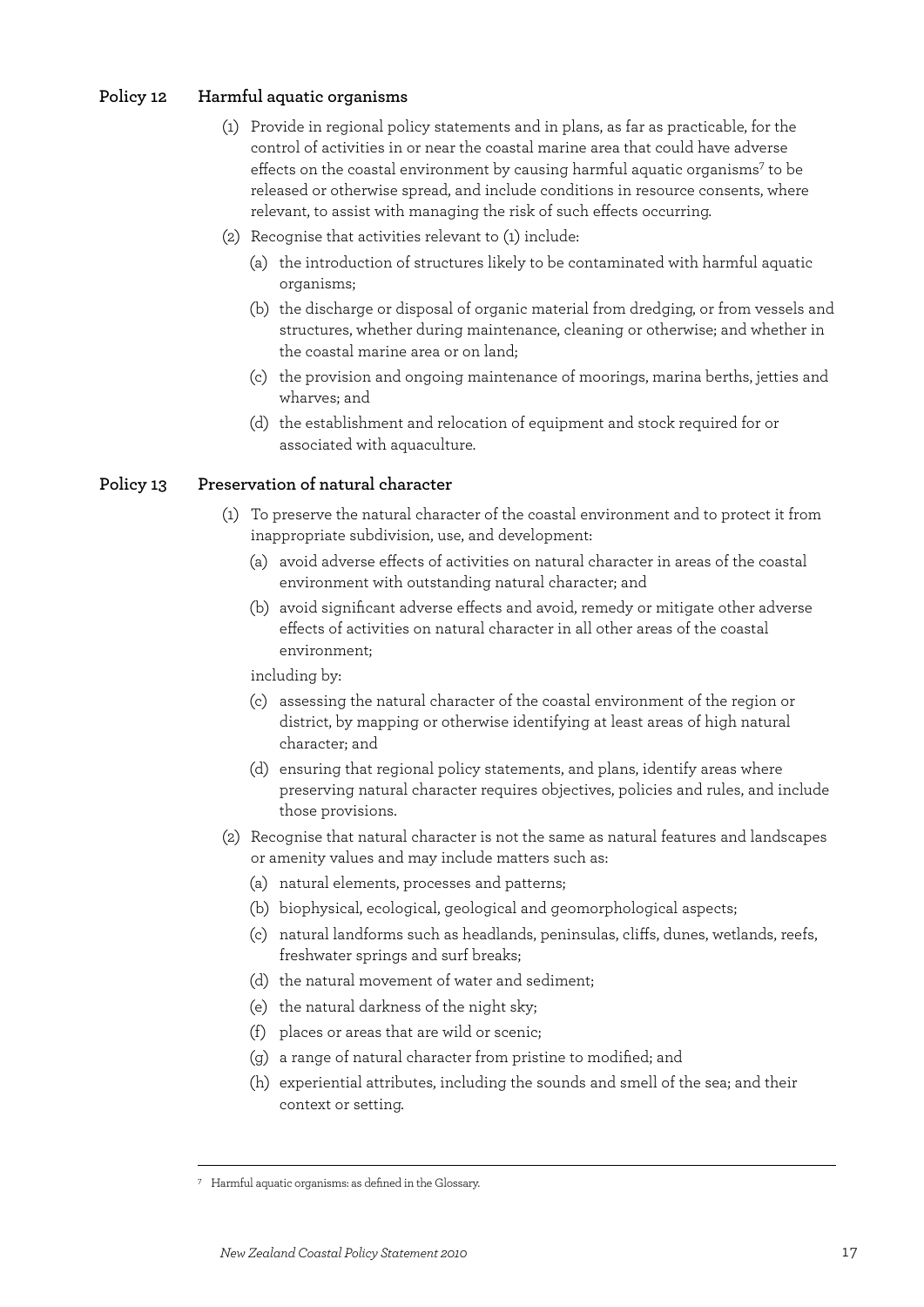#### **Policy 14 Restoration of natural character**

Promote restoration or rehabilitation of the natural character of the coastal environment, including by :

- (a) identifying areas and opportunities for restoration or rehabilitation;
- (b) providing policies, rules and other methods directed at restoration or rehabilitation in regional policy statements, and plans;
- (c) where practicable, imposing or reviewing restoration or rehabilitation conditions on resource consents and designations, including for the continuation of activities; and recognising that where degraded areas of the coastal environment require restoration or rehabilitation, possible approaches include:
	- restoring indigenous habitats and ecosystems, using local genetic stock where practicable; or
	- (ii) encouraging natural regeneration of indigenous species, recognising the need for effective weed and animal pest management; or
	- (iii) creating or enhancing habitat for indigenous species; or
	- (iv) rehabilitating dunes and other natural coastal features or processes, including saline wetlands and intertidal saltmarsh; or
	- (v) restoring and protecting riparian and intertidal margins; or
	- (vi) reducing or eliminating discharges of contaminants; or
	- (vii) removing redundant structures and materials that have been assessed to have minimal heritage or amenity values and when the removal is authorised by required permits, including an archaeological authority under the Historic Places Act 1993; or
	- (viii) restoring cultural landscape features; or
	- (ix) redesign of structures that interfere with ecosystem processes; or
	- (x) decommissioning or restoring historic landfill and other contaminated sites which are, or have the potential to, leach material into the coastal marine area.

#### **Policy 15 Natural features and natural landscapes**

To protect the natural features and natural landscapes (including seascapes) of the coastal environment from inappropriate subdivision, use, and development:

- (a) avoid adverse effects of activities on outstanding natural features and outstanding natural landscapes in the coastal environment; and
- (b) avoid significant adverse effects and avoid, remedy, or mitigate other adverse effects of activities on other natural features and natural landscapes in the coastal environment;

including by:

- (c) identifying and assessing the natural features and natural landscapes of the coastal environment of the region or district, at minimum by land typing, soil characterisation and landscape characterisation and having regard to:
	- (i) natural science factors, including geological, topographical, ecological and dynamic components;
	- (ii) the presence of water including in seas, lakes, rivers and streams;
	- (iii) legibility or expressiveness—how obviously the feature or landscape demonstrates its formative processes;
	- (iv) aesthetic values including memorability and naturalness;
	- (v) vegetation (native and exotic);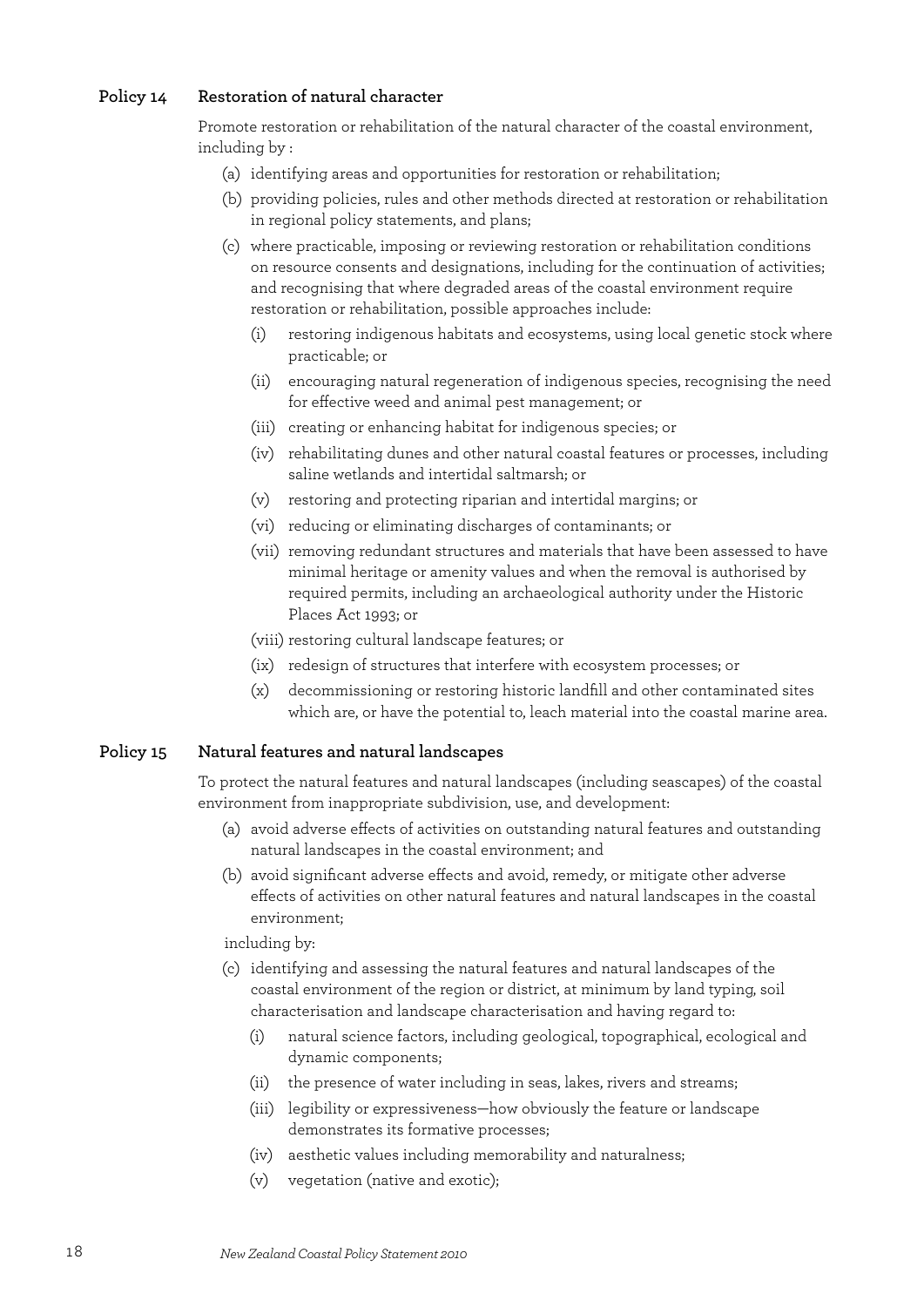- (vi) transient values, including presence of wildlife or other values at certain times of the day or year;
- (vii) whether the values are shared and recognised;
- (viii) cultural and spiritual values for tangata whenua, identified by working, as far as practicable, in accordance with tikanga Māori; including their expression as cultural landscapes and features;
- (ix) historical and heritage associations; and
- (x) wild or scenic values;
- (d) ensuring that regional policy statements, and plans, map or otherwise identify areas where the protection of natural features and natural landscapes requires objectives, policies and rules; and
- (e) including the objectives, policies and rules required by (d) in plans.

#### **Policy 16 Surf breaks of national significance**

Protect the surf breaks<sup>8</sup> of national significance for surfing listed in Schedule 1, by:

- (a) ensuring that activities in the coastal environment do not adversely affect the surf breaks; and
- (b) avoiding adverse effects of other activities on access to, and use and enjoyment of the surf breaks.

#### **Policy 17 Historic heritage identification and protection**

Protect historic heritage<sup>9</sup> in the coastal environment from inappropriate subdivision, use, and development by:

- (a) identification, assessment and recording of historic heritage, including archaeological sites;
- (b) providing for the integrated management of such sites in collaboration with relevant councils, heritage agencies, iwi authorities and kaitiaki;
- (c) initiating assessment and management of historic heritage in the context of historic landscapes;
- (d) recognising that heritage to be protected may need conservation;
- (e) facilitating and integrating management of historic heritage that spans the line of mean high water springs;
- (f) including policies, rules and other methods relating to (a) to (e) above in regional policy statements, and plans;
- (g) imposing or reviewing conditions on resource consents and designations, including for the continuation of activities;
- (h) requiring, where practicable, conservation conditions; and
- (i) considering provision for methods that would enhance owners' opportunities for conservation of listed heritage structures, such as relief grants or rates relief.

<sup>8</sup> Surf break: as defined in the Glossary.

<sup>&</sup>lt;sup>9</sup> Refer to definition in section 2 of the Act.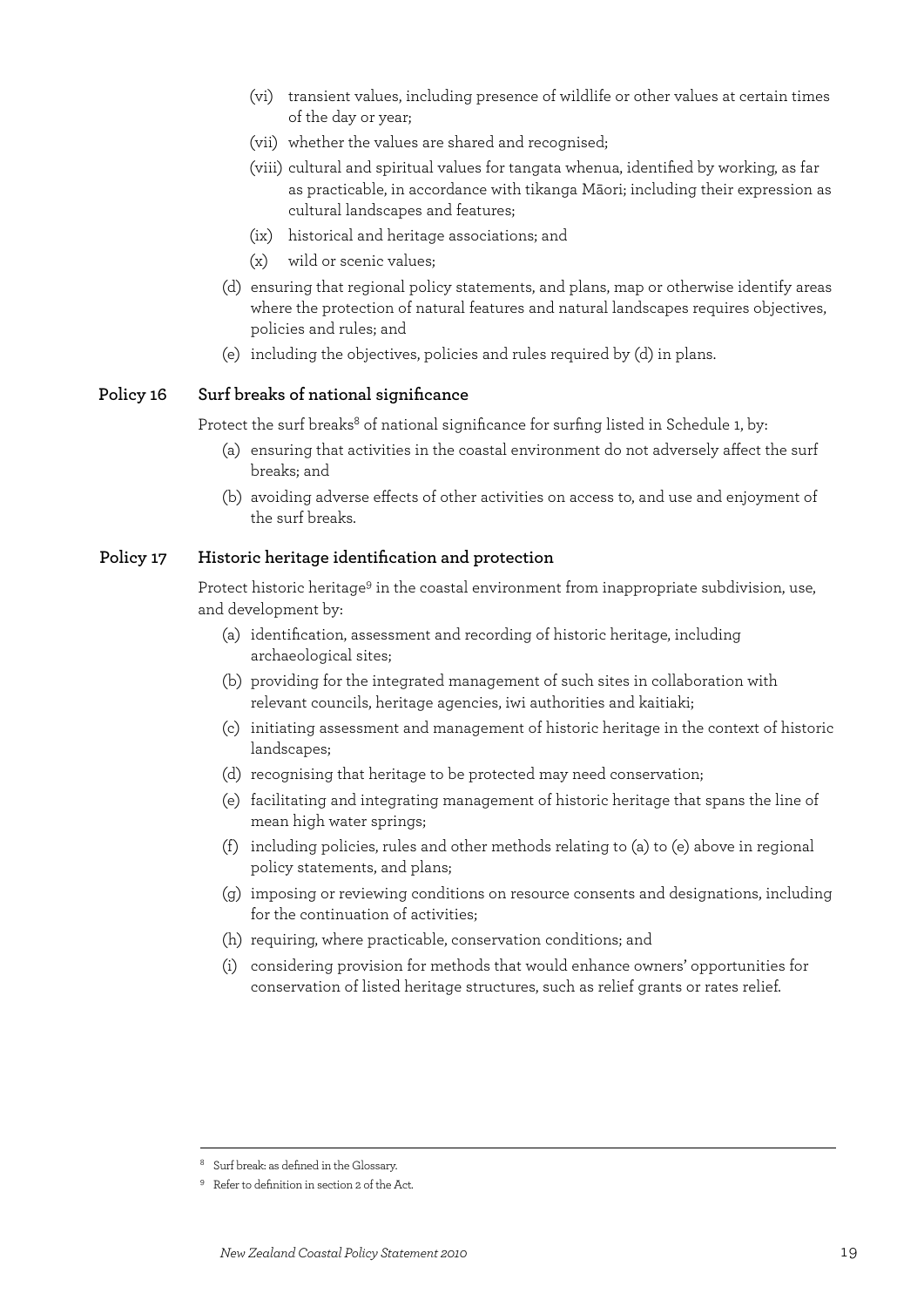#### **Policy 18 Public open space**

Recognise the need for public open space within and adjacent to the coastal marine area, for public use and appreciation including active and passive recreation, and provide for such public open space, including by:

- (a) ensuring that the location and treatment of public open space is compatible with the natural character, natural features and landscapes, and amenity values of the coastal environment;
- (b) taking account of future need for public open space within and adjacent to the coastal marine area, including in and close to cities, towns and other settlements;
- (c) maintaining and enhancing walking access linkages between public open space areas in the coastal environment;
- (d) considering the likely impact of coastal processes and climate change so as not to compromise the ability of future generations to have access to public open space; and
- (e) recognising the important role that esplanade reserves and strips can have in contributing to meeting public open space needs.

#### **Policy 19 Walking access**

- (1) Recognise the public expectation of and need for walking access to and along the coast that is practical, free of charge and safe for pedestrian use.
- (2) Maintain and enhance public walking access to, along and adjacent to the coastal marine area, including by:
	- (a) identifying how information on where the public have walking access will be made publicly available;
	- (b) avoiding, remedying or mitigating any loss of public walking access resulting from subdivision, use, or development; and
	- (c) identifying opportunities to enhance or restore public walking access, for example where:
		- (i) connections between existing public areas can be provided; or
		- (ii) improving access would promote outdoor recreation; or
		- (iii) physical access for people with disabilities is desirable; or
		- (iv) the long-term availability of public access is threatened by erosion or sea level rise; or
		- (v) access to areas or sites of historic or cultural significance is important; or
		- (vi) subdivision, use, or development of land adjacent to the coastal marine area has reduced public access, or has the potential to do so.
- (3) Only impose a restriction on public walking access to, along or adjacent to the coastal marine area where such a restriction is necessary:
	- (a) to protect threatened indigenous species; or
	- (b) to protect dunes, estuaries and other sensitive natural areas or habitats; or
	- (c) to protect sites and activities of cultural value to Māori; or
	- (d) to protect historic heritage; or
	- (e) to protect public health or safety; or
	- (f) to avoid or reduce conflict between public uses of the coastal marine area and its margins; or
	- (g) for temporary activities or special events; or
	- (h) for defence purposes in accordance with the Defence Act 1990; or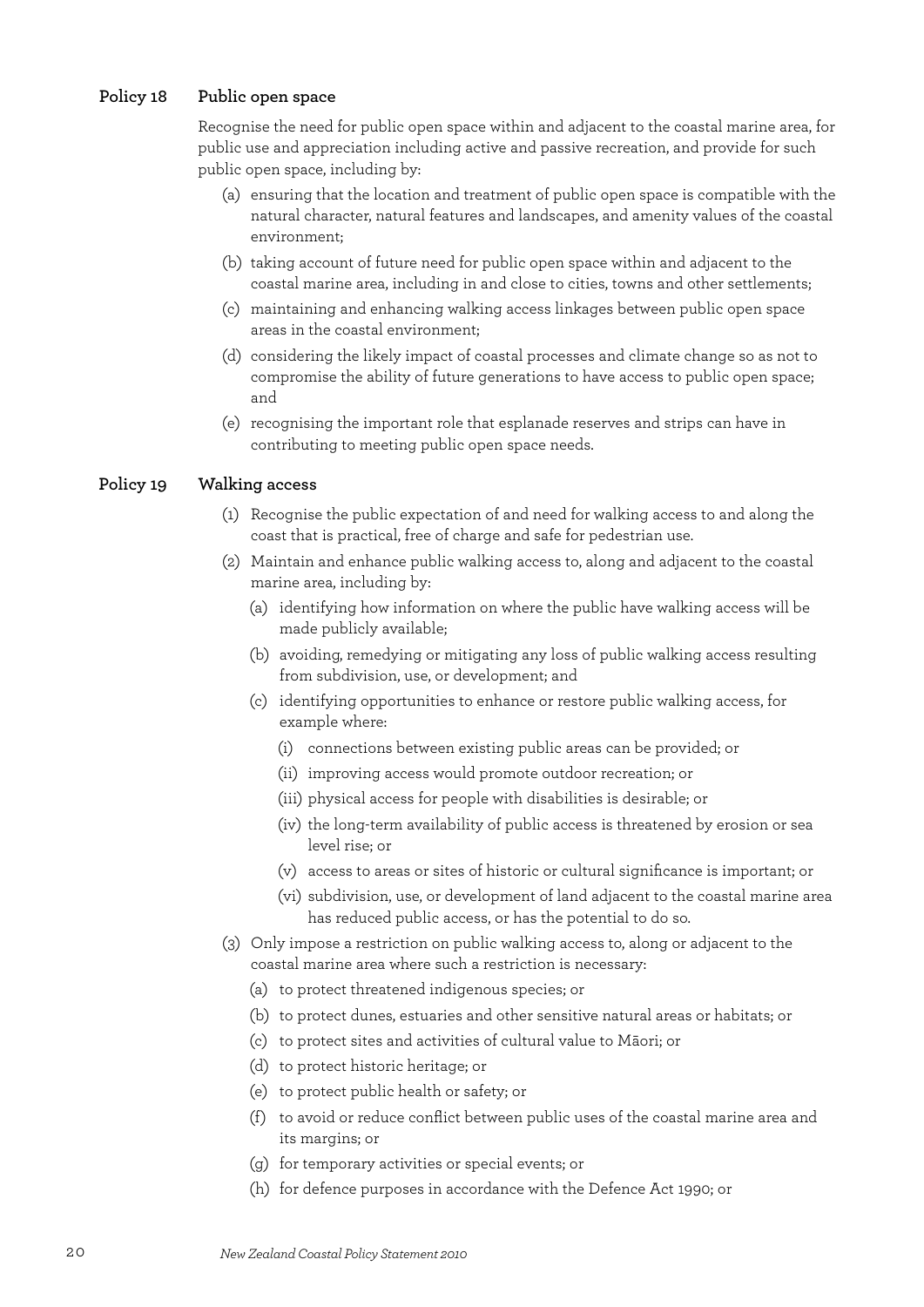- (i) to ensure a level of security consistent with the purpose of a resource consent; or
- (j) in other exceptional circumstances sufficient to justify the restriction.
- (4) Before imposing any restriction under (3), consider and where practicable provide for alternative routes that are available to the public free of charge at all times.

#### **Policy 20 Vehicle access**

- (1) Control use of vehicles, apart from emergency vehicles, on beaches, foreshore, seabed and adjacent public land where:
	- (a) damage to dune or other geological systems and processes; or
	- (b) harm to ecological systems or to indigenous flora and fauna, for example marine mammal and bird habitats or breeding areas and shellfish beds; or
	- (c) danger to other beach users; or
	- (d) disturbance of the peaceful enjoyment of the beach environment; or
	- (e) damage to historic heritage; or
	- (f) damage to the habitats of fisheries resources of significance to customary, commercial or recreational users; or
	- (g) damage to sites of significance to tangata whenua; might result.
- (2) Identify the locations where vehicular access is required for boat launching, or as the only practicable means of access to private property or public facilities, or for the operation of existing commercial activities, and make appropriate provision for such access.
- (3) Identify any areas where and times when recreational vehicular use on beaches, foreshore and seabed may be permitted, with or without restriction as to type of vehicle, without a likelihood of any of  $(1)(a)$  to  $(g)$  occurring.

#### **Policy 21 Enhancement of water quality**

Where the quality of water in the coastal environment has deteriorated so that it is having a significant adverse effect on ecosystems, natural habitats, or water based recreational activities, or is restricting existing uses, such as aquaculture, shellfish gathering, and cultural activities, give priority to improving that quality by:

- (a) identifying such areas of coastal water and water bodies and including them in plans;
- (b) including provisions in plans to address improving water quality in the areas identified above;
- (c) where practicable, restoring water quality to at least a state that can support such activities and ecosystems and natural habitats;
- (d) requiring that stock are excluded from the coastal marine area, adjoining intertidal areas and other water bodies and riparian margins in the coastal environment, within a prescribed time frame; and
- (e) engaging with tangata whenua to identify areas of coastal waters where they have particular interest, for example in cultural sites, wāhi tapu, other taonga, and values such as mauri, and remedying, or, where remediation is not practicable, mitigating adverse effects on these areas and values.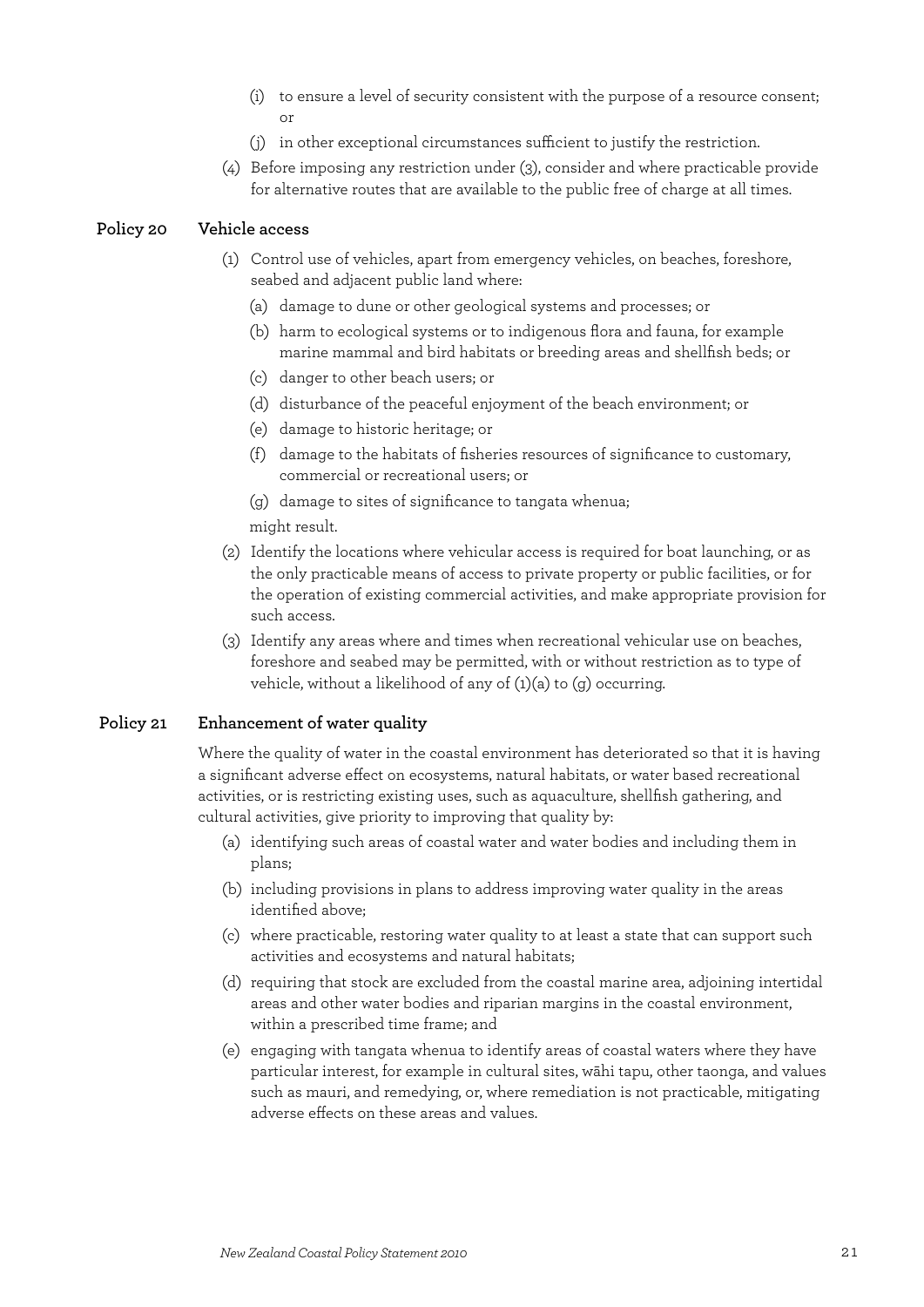#### **Policy 22 Sedimentation**

- (1) Assess and monitor sedimentation levels and impacts on the coastal environment.
- (2) Require that subdivision, use, or development will not result in a significant increase in sedimentation in the coastal marine area, or other coastal water.
- (3) Control the impacts of vegetation removal on sedimentation including the impacts of harvesting plantation forestry.
- (4) Reduce sediment loadings in runoff and in stormwater systems through controls on land use activities.

#### **Policy 23 Discharge of contaminants**

- (1) In managing discharges to water in the coastal environment, have particular regard to:
	- (a) the sensitivity of the receiving environment;
	- (b) the nature of the contaminants to be discharged, the particular concentration of contaminants needed to achieve the required water quality in the receiving environment, and the risks if that concentration of contaminants is exceeded; and

(c) the capacity of the receiving environment to assimilate the contaminants; and:

- (d) avoid significant adverse effects on ecosystems and habitats after reasonable mixing;
- (e) use the smallest mixing zone necessary to achieve the required water quality in the receiving environment; and
- (f) minimise adverse effects on the life-supporting capacity of water within a mixing zone.
- (2) In managing discharge of human sewage, do not allow:
	- (a) discharge of human sewage directly to water in the coastal environment without treatment; and
	- (b) the discharge of treated human sewage to water in the coastal environment, unless:
		- (i) there has been adequate consideration of alternative methods, sites and routes for undertaking the discharge; and
		- (ii) informed by an understanding of tangata whenua values and the effects on them.
- (3) Objectives, policies and rules in plans which provide for the discharge of treated human sewage into waters of the coastal environment must have been subject to early and meaningful consultation with tangata whenua.
- (4) In managing discharges of stormwater take steps to avoid adverse effects of stormwater discharge to water in the coastal environment, on a catchment by catchment basis, by:
	- (a) avoiding where practicable and otherwise remedying cross contamination of sewage and stormwater systems;
	- (b) reducing contaminant and sediment loadings in stormwater at source, through contaminant treatment and by controls on land use activities;
	- (c) promoting integrated management of catchments and stormwater networks; and
	- (d) promoting design options that reduce flows to stormwater reticulation systems at source.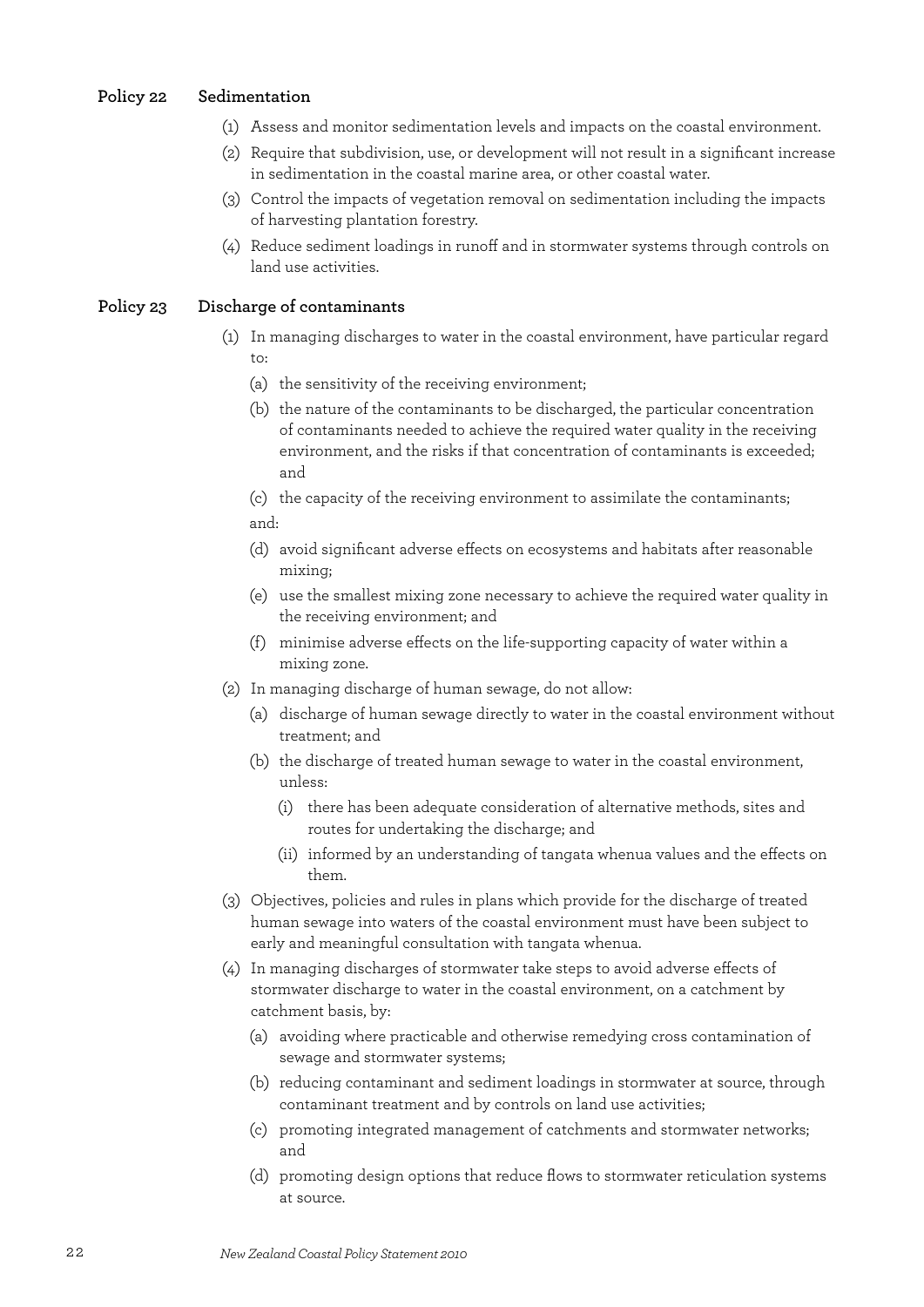- (5) In managing discharges from ports and other marine facilities:
	- (a) require operators of ports and other marine facilities to take all practicable steps to avoid contamination of coastal waters, substrate, ecosystems and habitats that is more than minor;
	- (b) require that the disturbance or relocation of contaminated seabed material, other than by the movement of vessels, and the dumping or storage of dredged material does not result in significant adverse effects on water quality or the seabed, substrate, ecosystems or habitats;
	- (c) require operators of ports, marinas and other relevant marine facilities to provide for the collection of sewage and waste from vessels, and for residues from vessel maintenance to be safely contained and disposed of; and
	- (d) consider the need for facilities for the collection of sewage and other wastes for recreational and commercial boating.

#### **Policy 24 Identification of coastal hazards**

- (1) Identify areas in the coastal environment that are potentially affected by coastal hazards (including tsunami), giving priority to the identification of areas at high risk of being affected. Hazard risks, over at least 100 years, are to be assessed having regard to:
	- (a) physical drivers and processes that cause coastal change including sea level rise;
	- (b) short-term and long-term natural dynamic fluctuations of erosion and accretion;
	- (c) geomorphological character;
	- (d) the potential for inundation of the coastal environment, taking into account potential sources, inundation pathways and overland extent;
	- (e) cumulative effects of sea level rise, storm surge and wave height under storm conditions;
	- (f) influences that humans have had or are having on the coast;
	- (g) the extent and permanence of built development; and
	- (h) the effects of climate change on:
		- (i) matters (a) to (g) above;
		- (ii) storm frequency, intensity and surges; and
		- (iii) coastal sediment dynamics;

taking into account national guidance and the best available information on the likely effects of climate change on the region or district.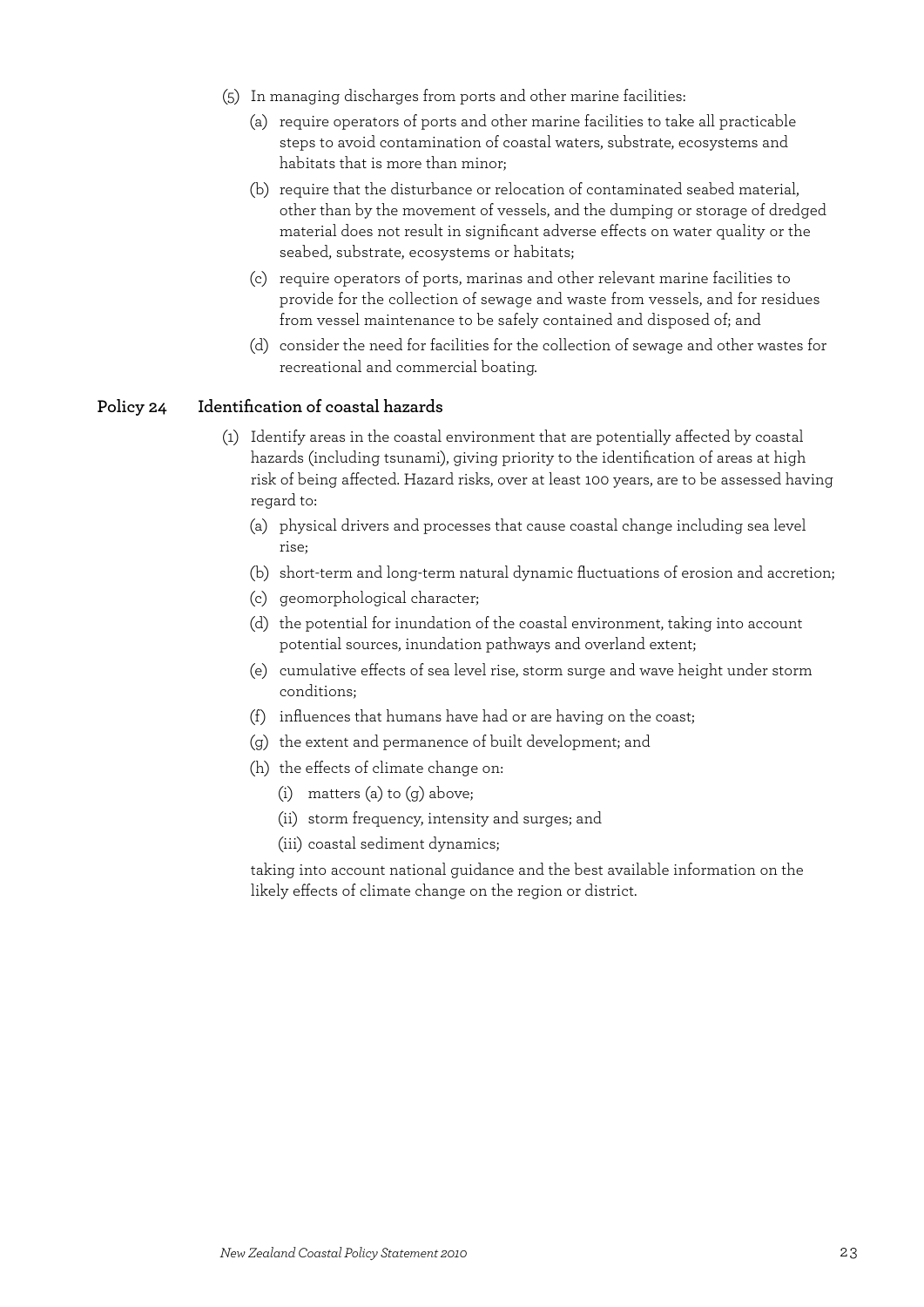#### **Policy 25 Subdivision, use, and development in areas of coastal hazard risk**

In areas potentially affected by coastal hazards over at least the next 100 years:

- (a) avoid increasing the risk<sup>10</sup> of social, environmental and economic harm from coastal hazards;
- (b) avoid redevelopment, or change in land use, that would increase the risk of adverse effects from coastal hazards;
- (c) encourage redevelopment, or change in land use, where that would reduce the risk of adverse effects from coastal hazards, including managed retreat by relocation or removal of existing structures or their abandonment in extreme circumstances, and designing for relocatability or recoverability from hazard events;
- (d) encourage the location of infrastructure away from areas of hazard risk where practicable;
- (e) discourage hard protection structures and promote the use of alternatives to them, including natural defences; and
- (f) consider the potential effects of tsunami and how to avoid or mitigate them.

#### **Policy 26 Natural defences against coastal hazards**

- (1) Provide where appropriate for the protection, restoration or enhancement of natural defences that protect coastal land uses, or sites of significant biodiversity, cultural or historic heritage or geological value, from coastal hazards.
- (2) Recognise that such natural defences include beaches, estuaries, wetlands, intertidal areas, coastal vegetation, dunes and barrier islands.

#### **Policy 27 Strategies for protecting significant existing development from coastal hazard risk**

- (1) In areas of significant existing development likely to be affected by coastal hazards, the range of options for reducing coastal hazard risk that should be assessed includes:
	- (a) promoting and identifying long-term sustainable risk reduction approaches including the relocation or removal of existing development or structures at risk;
	- (b) identifying the consequences of potential strategic options relative to the option of 'do-nothing';
	- (c) recognising that hard protection structures may be the only practical means to protect existing infrastructure of national or regional importance, to sustain the potential of built physical resources to meet the reasonably foreseeable needs of future generations;
	- (d) recognising and considering the environmental and social costs of permitting hard protection structures to protect private property; and
	- (e) identifying and planning for transition mechanisms and timeframes for moving to more sustainable approaches.
- (2) In evaluating options under (1):
	- (a) focus on approaches to risk management that reduce the need for hard protection structures and similar engineering interventions;

<sup>10</sup> Risk: as defined in the Glossary.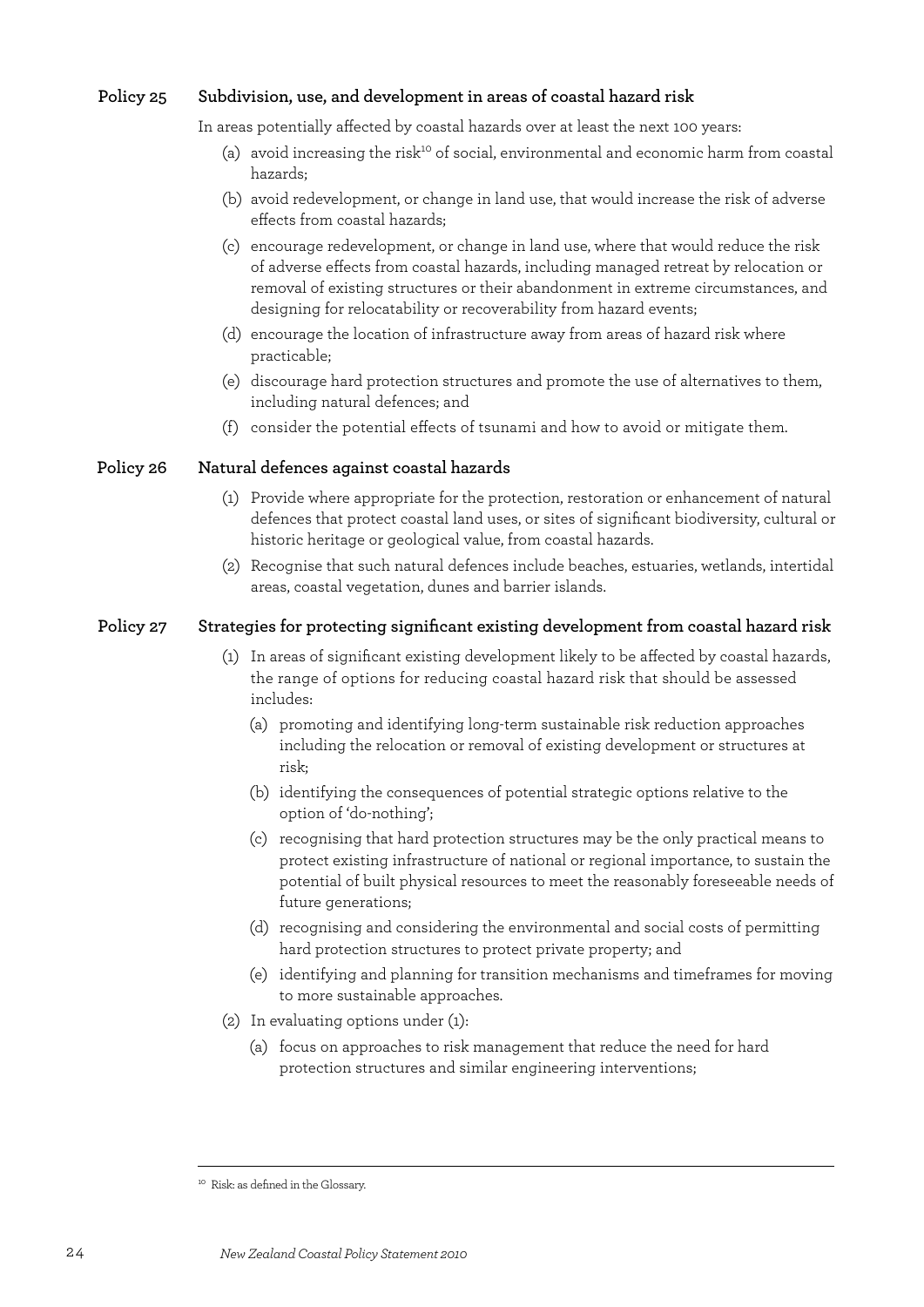- (b) take into account the nature of the coastal hazard risk and how it might change over at least a 100-year timeframe, including the expected effects of climate change; and
- (c) evaluate the likely costs and benefits of any proposed coastal hazard risk reduction options.
- (3) Where hard protection structures are considered to be necessary, ensure that the form and location of any structures are designed to minimise adverse effects on the coastal environment.
- (4) Hard protection structures, where considered necessary to protect private assets, should not be located on public land if there is no significant public or environmental benefit in doing so.

#### **Policy 28 Monitoring and reviewing the effectiveness of the NZCPS**

- (1) To monitor and review the effectiveness of the NZCPS in achieving the purpose of the Act, the Minister of Conservation should:
	- (a) in collaboration with local authorities collect data for, and, as far as practicable, incorporate district and regional monitoring information into a nationally consistent monitoring and reporting programme;
	- (b) undertake other information gathering or monitoring that assists in providing a national perspective on coastal resource management trends, emerging issues and outcomes;
	- (c) within six years of its gazettal, assess the effect of the NZCPS on regional policy statements, plans, and resource consents, and other decision making; and
	- (d) publish a report and conclusions on matters (a) to (c) above.

#### **Policy 29 Restricted Coastal Activities**

- (1) The Minister of Conservation does not require any activity to be specified as a restricted coastal activity in a regional coastal plan.
- (2) Local authorities are directed under sections 55 and 57 of the Act to amend documents as necessary to give effect to this policy as soon as practicable, without using the process in Schedule 1 of the Act, with the effect that:
	- (a) any activity specified as a discretionary activity and a restricted coastal activity becomes a discretionary activity only;
	- (b) any activity specified as a non-complying activity and a restricted coastal activity becomes a non-complying activity only.
- (3) Any application for a coastal permit for an activity specified as a restricted coastal activity that has been publicly notified before the date the amendments in clause (2) are made shall continue to be treated as an application for a restricted coastal activity for the purposes of section 117 of the Act.
- (4) Any other application for an activity specified as a restricted coastal activity made before the date of the amendments in clause (2), shall be considered as a discretionary or non-complying activity in accordance with the regional coastal plan or proposed regional coastal plan's classification and section 117 does not apply.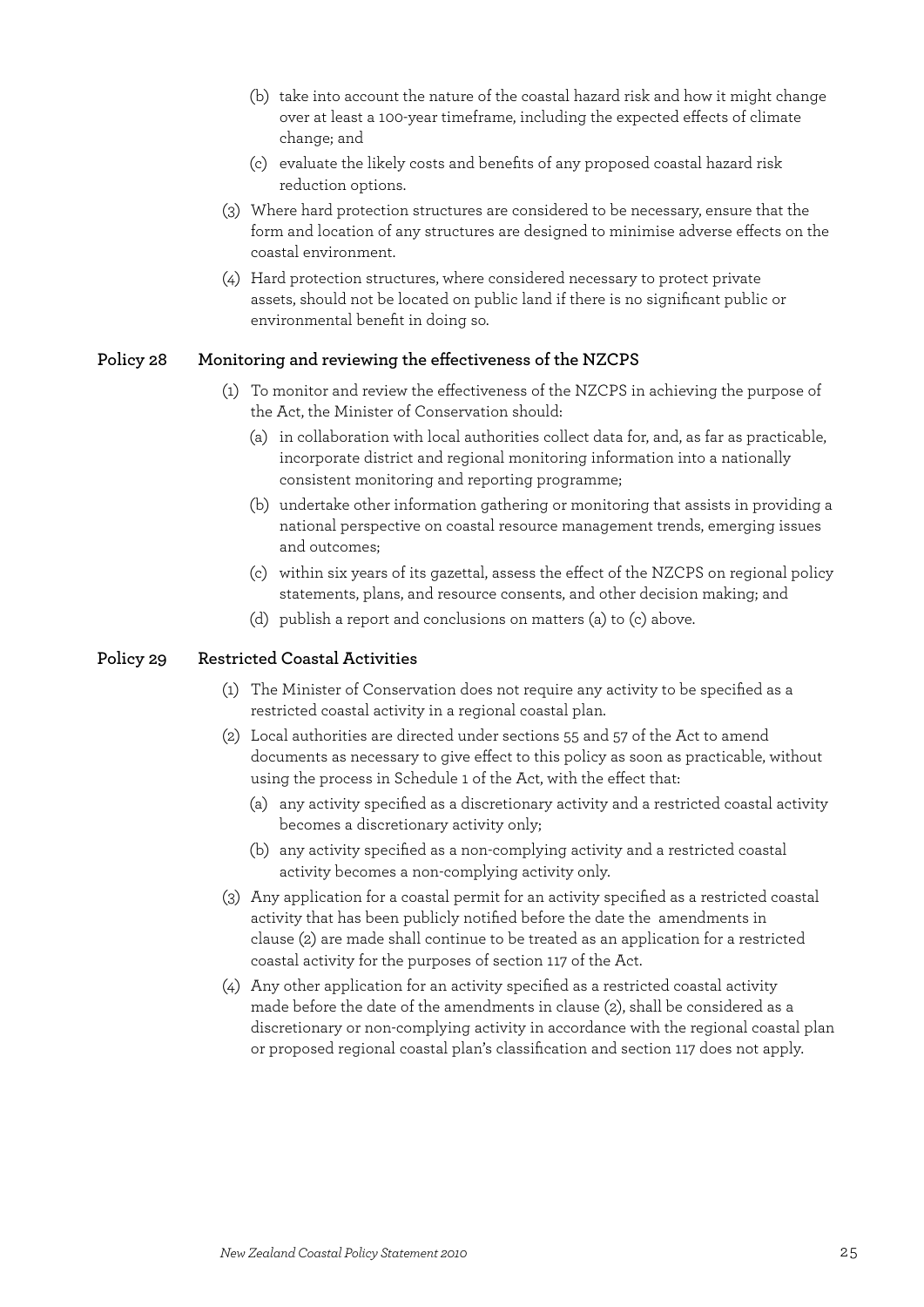# Schedule 1

#### **Surf Breaks of National Significance**

#### **Northland**

Peaks – Shipwreck Bay Peaks – Super tubes – Mukie 2 – Mukie 1

#### **Waikato**

Manu Bay – Raglan Whale Bay – Raglan Indicators – Raglan

#### **Taranaki**

Waiwhakaiho Stent Road – Backdoor Stent – Farmhouse Stent

#### **Gisborne**

Makorori Point – Centres Wainui – Stock Route – Pines – Whales The Island

### **Coromandel**

Whangamata Bar

#### **Kaikoura**

Mangamaunu Meatworks

#### **Otago**

The Spit Karitane Whareakeake Papatowai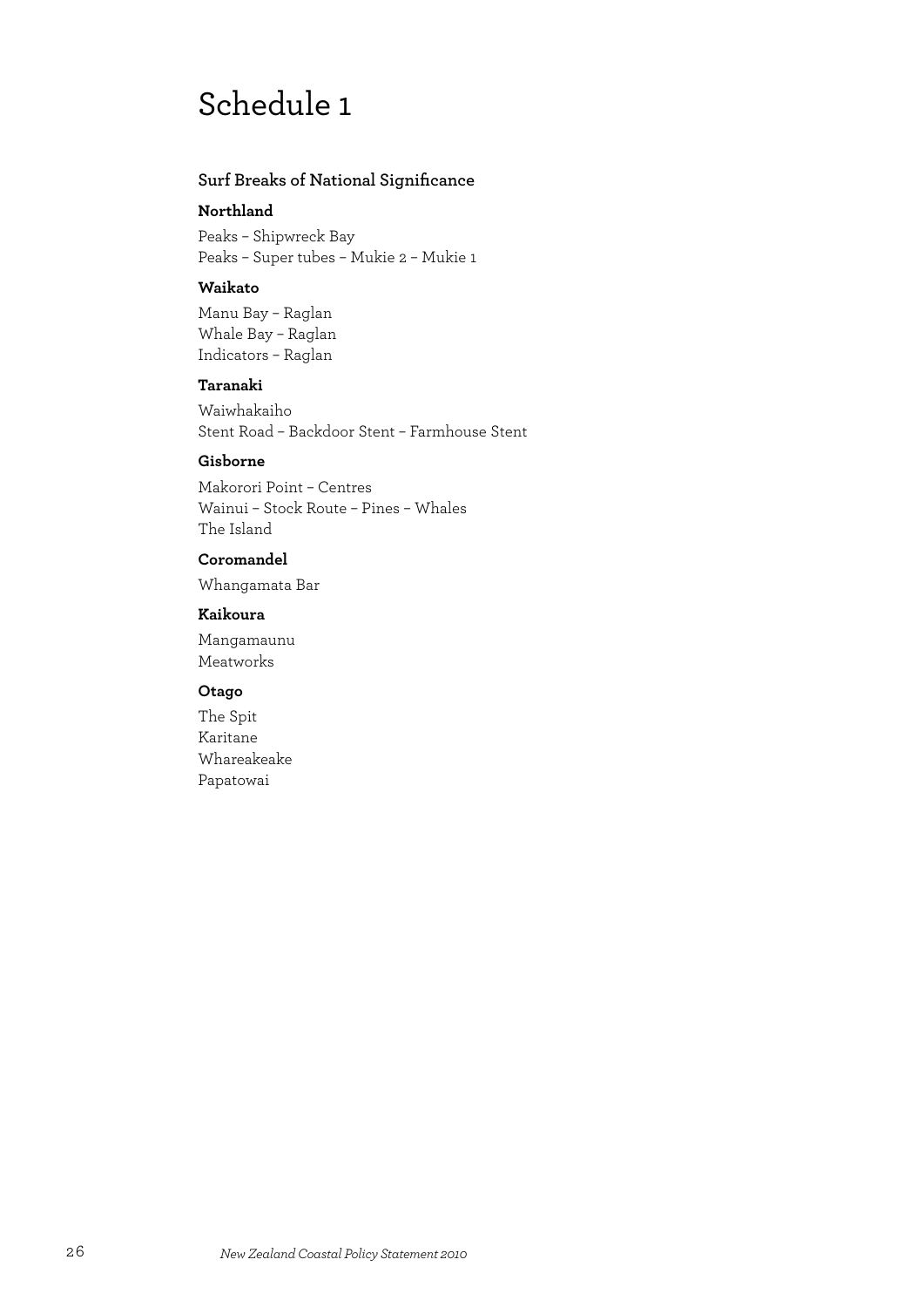# Glossary

| Hard protection<br>structure  | Includes a seawall, rock revetment, groyne, breakwater, stop bank,<br>retaining wall or comparable structure or modification to the<br>seabed, foreshore or coastal land that has the primary purpose or<br>effect of protecting an activity from a coastal hazard, including<br>erosion.                                                                                                                                                        |
|-------------------------------|--------------------------------------------------------------------------------------------------------------------------------------------------------------------------------------------------------------------------------------------------------------------------------------------------------------------------------------------------------------------------------------------------------------------------------------------------|
| Harmful aquatic<br>organisms  | Aquatic organisms which, if introduced into coastal water, may<br>adversely affect the environment or biological diversity, pose a<br>threat to human health, or interfere with legitimate use or<br>protection of natural and physical resources in the coastal<br>environment.                                                                                                                                                                 |
| Infrastructure                | As defined in section 2 of the Resource Management Act 1991,<br>notwithstanding the reference in section 2 to section 30.                                                                                                                                                                                                                                                                                                                        |
| Intertidal zone<br>or area    | The landward boundary of the intertidal zone or area is the extreme<br>high water of spring tides, which is the average of the two highest<br>tides at the period of the year when the range of the tides is<br>greatest. The seaward boundary of the intertidal zone or area is<br>the extreme low water of spring tides, which is the average of the<br>two lowest tides at the period of the year when the range of the<br>tides is greatest. |
| Land Typing                   | Describes land types which form the basis over which land cover,<br>land use and association information are addressed as the basis for<br>land characterisation.                                                                                                                                                                                                                                                                                |
| Landscape<br>characterisation | Utilises the land typing base and overlay with land cover, land use<br>and associations affecting or affected by coastal processes.                                                                                                                                                                                                                                                                                                              |
| Marine facilities             | Include ports, dry docks, slipways, moorings, marinas, moorings,<br>boat servicing grids, wharves, jetties and ramps, offshore platforms,<br>navigational aids, and associated structures and activities.                                                                                                                                                                                                                                        |
| Mātauranga Māori              | Māori customary knowledge, traditional knowledge or<br>intergenerational knowledge.                                                                                                                                                                                                                                                                                                                                                              |
| <b>Mixing Zone</b>            | The area within which 'reasonable mixing' of contaminants from<br>discharges occurs in receiving waters and within which the<br>relevant water quality standards do not apply.                                                                                                                                                                                                                                                                   |
| Naturally rare                | Originally rare: rare before the arrival of humans in New Zealand.                                                                                                                                                                                                                                                                                                                                                                               |
| Papakāinga<br>development     | Development of a communal nature on ancestral land owned<br>by Māori.                                                                                                                                                                                                                                                                                                                                                                            |
| Predictive<br>Modelling       | Mathematical and computer modelling of archaeological location.                                                                                                                                                                                                                                                                                                                                                                                  |
| Pūkenga                       | A person skilled or versed in the customary and traditional<br>knowledge, tikanga, arts, histories and genealogies of a particular<br>iwi or hapū.                                                                                                                                                                                                                                                                                               |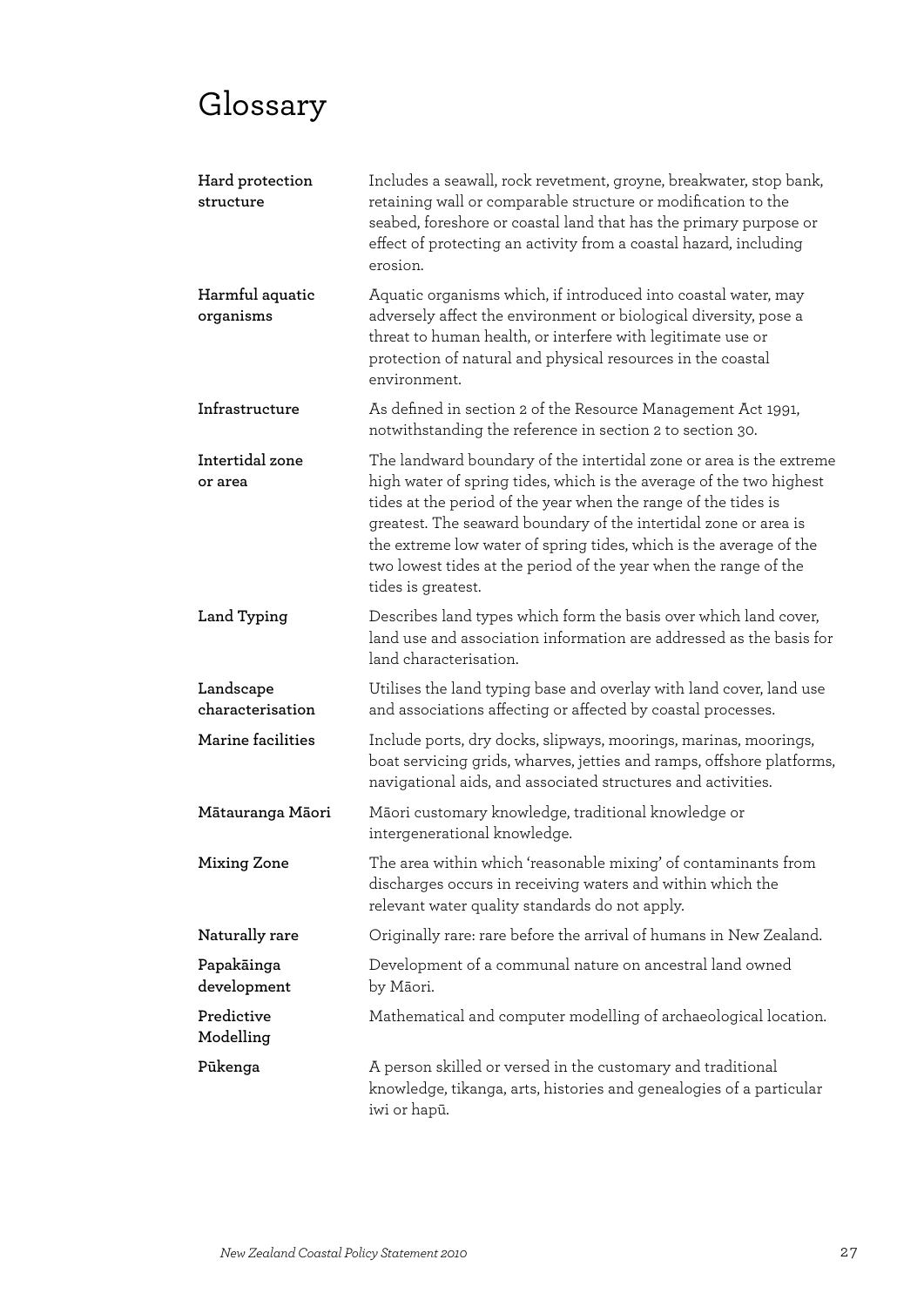| Risk       | Risk is often expressed in terms of a combination of the<br>consequences of an event (including changes in circumstances)<br>and the associated likelihood of occurrence (AS/NZS ISO<br>31000:2009 Risk management - Principles and guidelines,<br>November 2009).                                                                                                                                                                                                                                                                                                                                                                                                                                                                                                                                                                                                               |
|------------|----------------------------------------------------------------------------------------------------------------------------------------------------------------------------------------------------------------------------------------------------------------------------------------------------------------------------------------------------------------------------------------------------------------------------------------------------------------------------------------------------------------------------------------------------------------------------------------------------------------------------------------------------------------------------------------------------------------------------------------------------------------------------------------------------------------------------------------------------------------------------------|
| Substrate  | Material that forms the surface of the foreshore and seabed.                                                                                                                                                                                                                                                                                                                                                                                                                                                                                                                                                                                                                                                                                                                                                                                                                     |
| Surf break | A natural feature that is comprised of swell, currents, water levels,<br>seabed morphology, and wind. The hydrodynamic character of the<br>ocean (swell, currents and water levels) combines with seabed<br>morphology and winds to give rise to a 'surfable wave'. A surf break<br>includes the 'swell corridor' through which the swell travels, and<br>the morphology of the seabed of that wave corridor, through to the<br>point where waves created by the swell dissipate and become<br>non-surfable. 'Swell corridor' means the region offshore of a surf<br>break where ocean swell travels and transforms to a 'surfable wave'.<br>'Surfable wave' means a wave that can be caught and ridden by a<br>surfer. Surfable waves have a wave breaking point that peels along<br>the unbroken wave crest so that the surfer is propelled laterally<br>along the wave crest. |
| Taxa       | Named biological classification units assigned to individuals or<br>sets of species (e.g. species, subspecies, genus, order, variety).                                                                                                                                                                                                                                                                                                                                                                                                                                                                                                                                                                                                                                                                                                                                           |